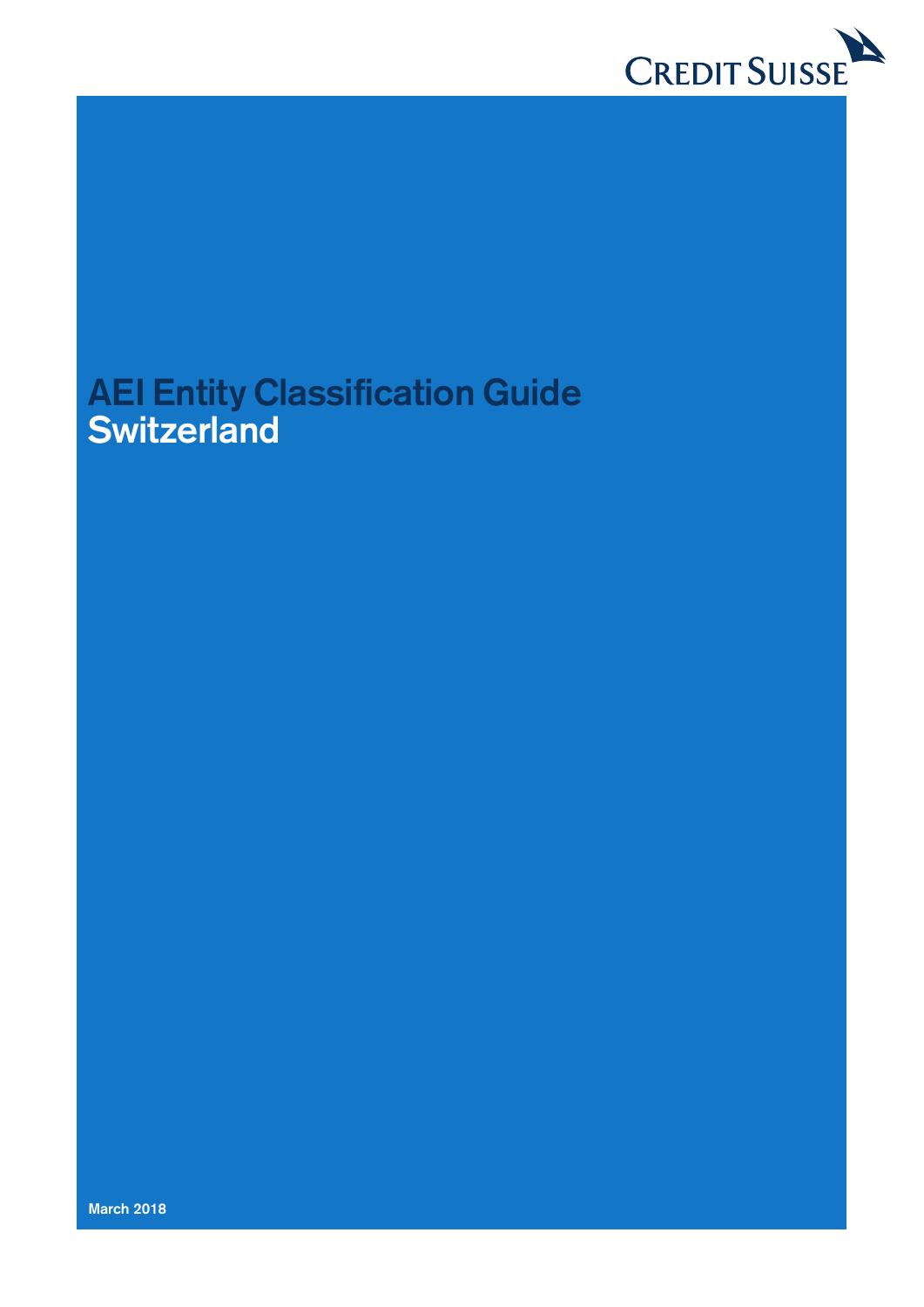#### **Disclaimer**

This document contains a partially simplifying summary of the general rules of Entity classification under the Common Reporting Standard for the Automatic Exchange of Financial Account Information in Tax Matters (AEI) published by the Organization for Economic Co-operation and Development (OECD) and the relating Swiss regulations.

#### Please note:

This document describes the general classification rules of the OECD and Switzerland. It does not address local particularities of other jurisdictions that have implemented AEI.

This document is intended to provide you with initial assistance in determining the AEI Entity classification required for completing the AEI documentation requested by Credit Suisse in Switzerland. Please review the results with your legal or tax advisor. This document does not constitute legal or tax advice. It is in the sole responsibility of the client to correctly determine its AEI Entity classification. Credit Suisse assumes no responsibility with regard to the content and completeness of the information provided in this document or the correctness of the AEI Entity classification determined on the basis of this document and does not accept any liability for losses that might arise from making use of the information in this document.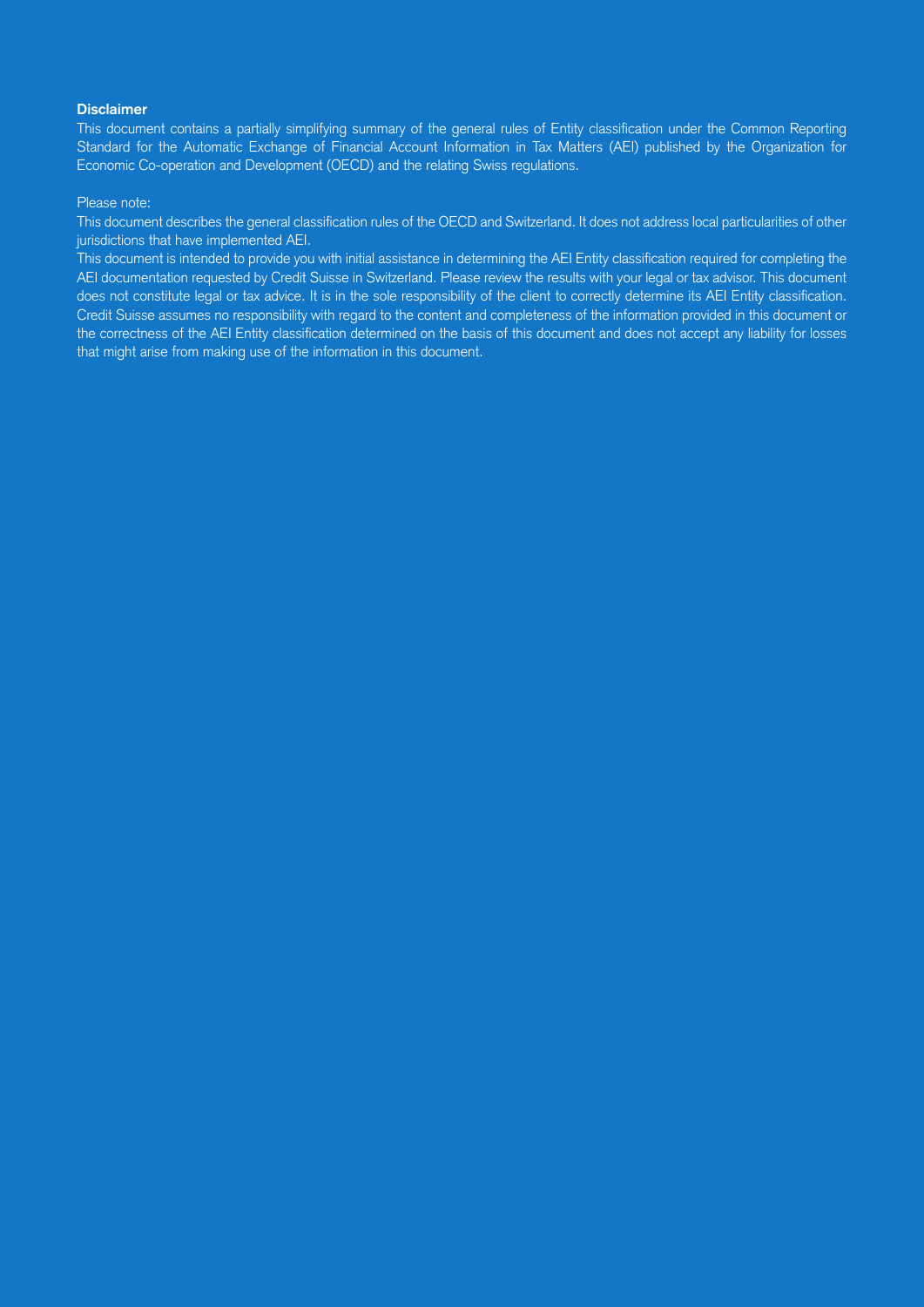| <b>Contents</b> | <b>General Information</b><br>Purpose of these guidelines                                                                                                                                                                                                                          | 4<br>4                                             |
|-----------------|------------------------------------------------------------------------------------------------------------------------------------------------------------------------------------------------------------------------------------------------------------------------------------|----------------------------------------------------|
|                 | <b>Determination of AEI Entity Classification</b>                                                                                                                                                                                                                                  | 5                                                  |
|                 | <b>Chapter 1: Determination of FI or NFE status</b><br>Category 1: Professionally Managed Investment Entity (PMIE)<br>Category 2: Managing Investment Entity<br>Category 3: Custodial Institution<br>Category 4: Depository Institution<br>Category 5: Specified Insurance Company | 5<br>6<br>8<br>$\,8\,$<br>$\mathsf g$<br>9         |
|                 | <b>Chapter 2: Determination of NFE sub-status</b><br>Category 6: Active NFE - Publicly Traded Non-financial Corporation<br>Category 7: Active NFE - Non-Financial Corporation which is a Related                                                                                   | 10<br>11                                           |
|                 | Entity of a Publicly Traded Corporation<br>Category 8: Active NFE - Governmental Entity<br>Category 9: Active NFE - Central Bank<br>Category 10: Active NFE - International Organization<br>Category 11: Active NFE - Active NFE by Reason of Income                               | $12 \overline{ }$<br>$12 \overline{ }$<br>13<br>13 |
|                 | and Assets<br>Category 12: Active NFE - Non-profit Organization<br>Category 13: Active NFE - Holding NFE that is a Member                                                                                                                                                          | 14<br>15                                           |
|                 | of a Non-financial Group<br>Category 14: Active NFE - Treasury Center that is a Member                                                                                                                                                                                             | 16                                                 |
|                 | of a Non-financial Group<br>Category 15: Active NFE - Start-up NFE                                                                                                                                                                                                                 | 17<br>17                                           |
|                 | Category 16: Active NFE - NFE that is in Liquidation or Emerging<br>from Bankruptcy<br>Category 17: Active NFE - Entity wholly owned by a Governmental Entity,                                                                                                                     | 18                                                 |
|                 | International Organization, or Central Bank<br>Category 18: Active NFE - Related Entity (that is not a Corporation)                                                                                                                                                                | 18                                                 |
|                 | of a Publicly Traded Corporation<br>Category 19: Passive NFE                                                                                                                                                                                                                       | 19<br>19                                           |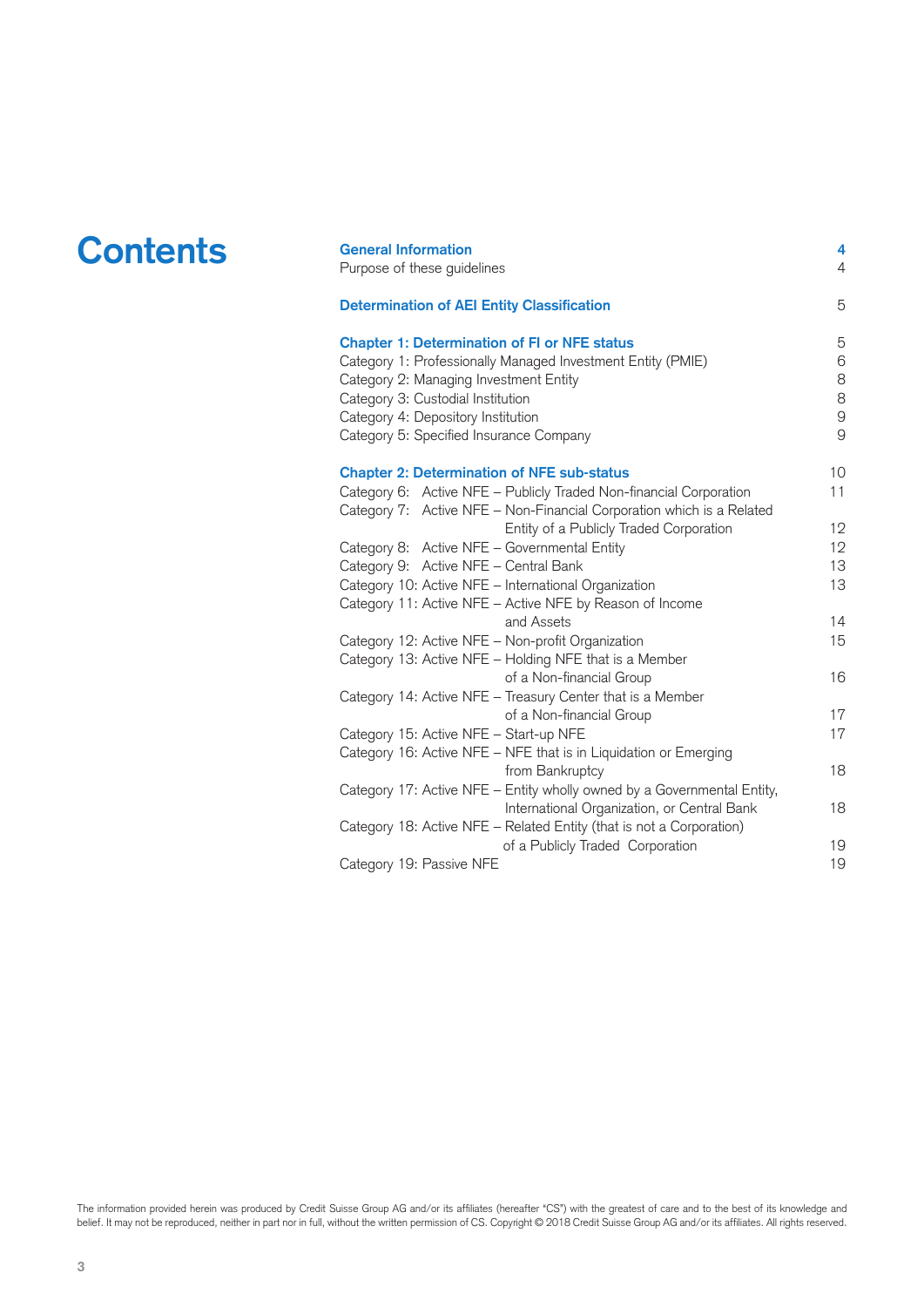# <span id="page-3-0"></span>**General Information Purpose of these guidelines**

As a consequence of the Automatic Exchange of Information (AEI) based on the OECD Common Reporting Standard (CRS), the Swiss Federal Act on the International Automatic Exchange of Information in Tax Matters and the AEI agreements between Switzerland and its partner jurisdictions, Credit Suisse's ("our" or "we") documentation requirements have been necessarily updated and enhanced. In particular, we require from our clients ("you" or "your") a Self -Certification form where you certify an Entity's jurisdiction(s) of residence for tax purposes and its AEI Entity classification. Depending on an Entity's AEI Entity classification, there is an additional requirement to document the Controlling Persons with a form "Self-Certification for Controlling Persons". These guidelines are intended to assist you in determining the AEI Entity classification and completing the documentation necessary for AEI purposes regarding accounts held in Switzerland. Further background information on the AEI can be found on our online AEI Portal **(www.credit-suisse.com/AEI)**, on the OECD AEI portal **(www.oecd.org/tax/automatic-exchange)** and the AEI portal of the Swiss State Secretariat for International Financial Matters (SIF) **(www.sif.admin.ch/sif/en/home/ themen/internationale-steuerpolitik/automatischerinformationsaustausch.html)**.

Determining an Entity's classification for AEI purposes can be a complicated and extensive process. In case you have not otherwise determined your AEI Entity classification yet, these guidelines should assist you in making this determination by providing a decision tree-based approach. Additionally, these guidelines provide explanations and examples to assist you in understanding the requirements for each AEI Entity classification.

#### **Please note:**

- It is possible, after considering the points herein, to conclude that more than one AEI Entity classification is possible. If this occurs, please obtain professional tax advice. Only one box can be checked to indicate the AEI Entity classification on the form.
- Generally, these guidelines are based on the OECD CRS and the associated OECD Commentary, however, they take into account some specificities of Swiss AEI law and regulations. Further details and guidance can be found in the OECD CRS, the OECD CRS Commentary, or local law and guidance.
- Irrespective of the similarities, the AEI Entity classification determination might differ from the Entity classification determined for FATCA purposes. Therefore, even though an Entity's FATCA classification might be available, a separate determination of the AEI Entity classification is required.
- The decision tree charts in this document are to be understood as simplified illustrations. To accurately determine the AEI Entity classification please refer to the textual description.
- Examples in this document describe typical situations, but cannot be used as substitutes for a proper analysis of the provisions in each individual case.
- After reading this document, please review the results of your classification or address any question, if you are unsure regarding the classification, with your legal or tax advisor. This document does not constitute legal or tax advice.
- Any capitalised term not described in this document is defined in the **[Glossary](https://www.credit-suisse.com/media/assets/corporate/docs/about-us/responsibility/banking/aic/glossary-en.pdf)**.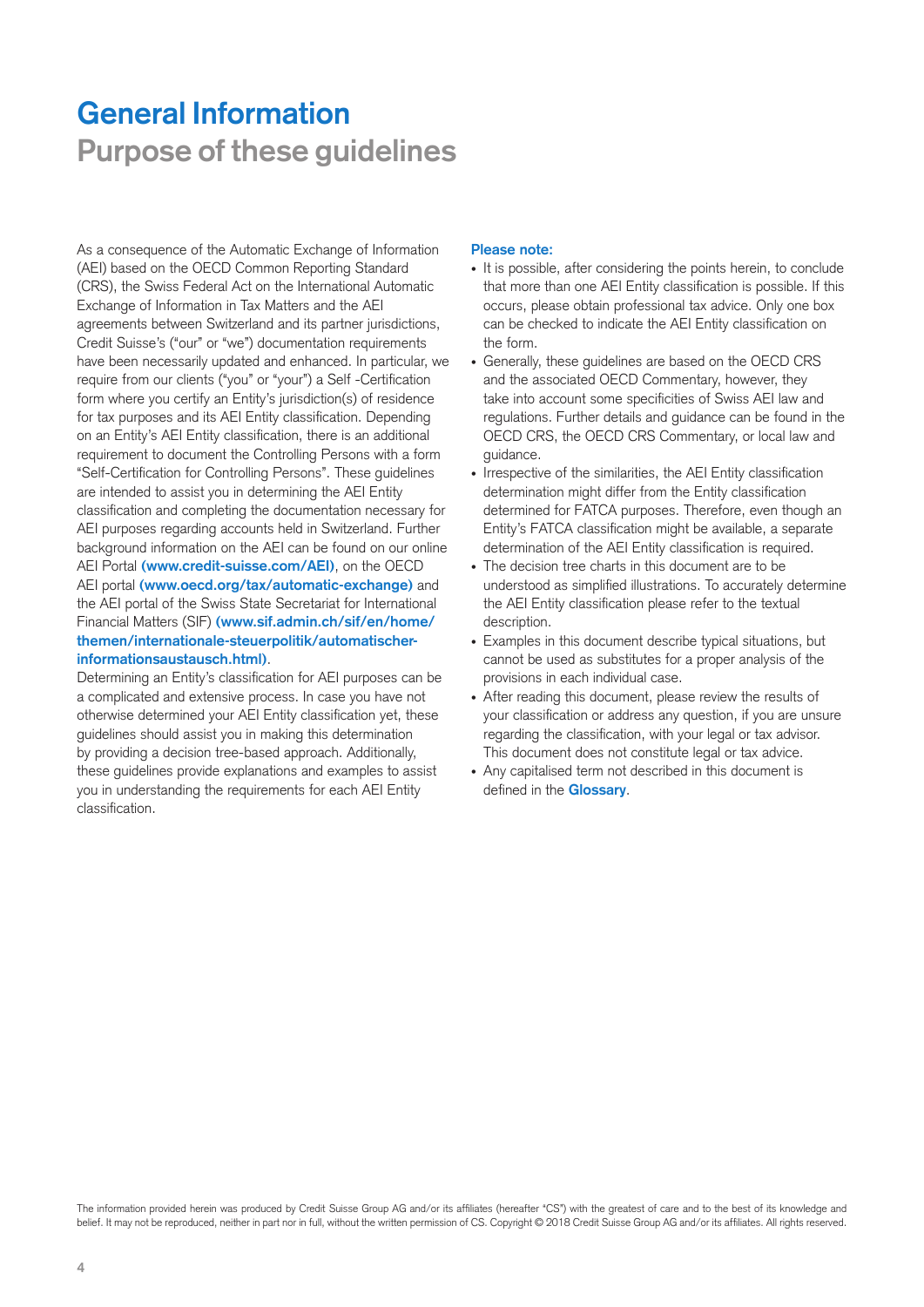# **Determination of AEI Entity Classification Chapter 1: Determination of FI or NFE status**

The purpose of Chapter 1 is to assist you in determining whether the Entity in question is an Financial Institution (FI) or a Non-Financial Entity (NFE) for AEI purposes.

#### **Please note:**

- The Entity's status as an FI or NFE is to be resolved under the laws of the jurisdiction in which the Entity is resident. If the Entity is resident in a jurisdiction that has not implemented the AEI, the Swiss rules have to be applied to determine the Entity's status as an FI or NFE.
- An Entity that meets the requirements for at least one of the Categories 1 to 5 is an FI for AEI purposes. Otherwise it is an NFE (see Chapter 2 for guidance on the determination of the specific NFE sub-status).
- The term FI is to be understood in a broad sense and does not only cover banks, brokers, asset managers, and other typical financial intermediaries but may include life insurance companies, investment funds as well as many domiciliary companies (non-operative companies), trusts, and other private investment vehicles.
- Most FIs only need to confirm their FI status on the Self-Certification form to meet the due diligence obligations with respect to their account(s) held with Credit Suisse. However, there are special rules for Professionally Managed Investment Entities (PMIEs) in Non-Participating Jurisdictions (see Category 1) which is why there is a separate check box for PMIEs on the Self-Certification form.
- If you are an FI that is resident or located in a jurisdiction that has implemented AEI (e.g. Switzerland), you may be required to comply with AEI due diligence and notification obligations vis-à-vis your Account Holders and with potential registration and reporting obligations vis-à-vis your local authorities. Whether or not you have such AEI compliance obligations may largely depend on your qualifying as either a Reporting or Non-Reporting FI in your jurisdiction. Non-Reporting FI status comprises two components: (i) status as FI and (ii) additional Non-Reporting FI requirements (e.g. certain pension funds). This means that the status of Non-Reporting FI always includes FI status, i.e. one or more of the Categories 1 to 5. Whether you as an FI are Reporting or Non-Reporting in your jurisdiction is not relevant for your AEI classification with Credit Suisse, only your status as FI, which is why the particular Non-Reporting FI categories are not part of the Self-Certification form. If you have not previously conducted an assessment of AEI's impact on your business, please consult your professional tax advisor for further guidance on what AEI means for your Entity.

The below decision tree illustrates the applicable steps when determining whether an Entity is an FI or an NFE. Please start with the first question in Category 1 on the next page and follow the relevant references.

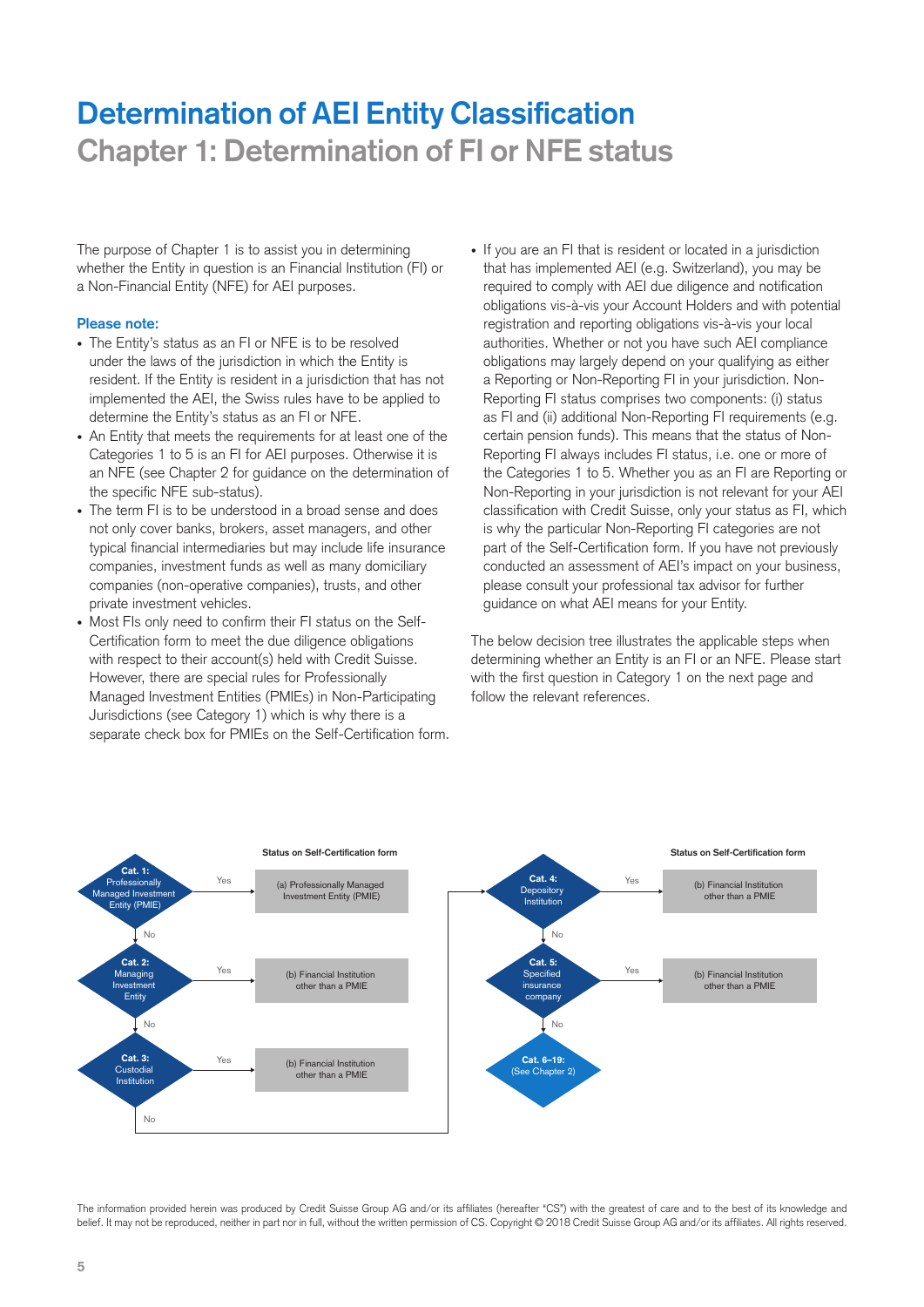# **Category 1: Professionally Managed Investment Entity (PMIE)**

**CRS Sec. VIII.A.6.b**

1. Does the Entity's gross income attributable to investing, reinvesting, or trading in Financial Assets (e.g. stocks, bonds, fund shares, derivatives, etc.) equal or exceed 50% of the Entity's gross income during the preceding three years?

a) If yes, move to question 2.

b) If no, move to Category 2.

2. Is the Entity professionally managed (see Note below)? a) If yes, move to question 3. b) If no, move to Category 2.

**Note:** Under AEI an Entity is generally considered to be professionally managed if another FI (e.g. a bank, asset manager, trust company, etc.), either directly or indirectly through a third party service provider, performs with discretionary authority (e.g. via discretionary mandate) any of the following activities on behalf of the managed Entity:

- Trading in financial instruments;
- Portfolio management; or
- Otherwise investing, administering, or managing funds, money, or Financial Assets on behalf of other persons.

While the services performed in the course of a discretionary asset management mandate as well as fiduciary services typically qualify as relevant activities, a pure investment advisory mandate where the final decisions are taken by the Entity itself does not constitute professional management. Even where only part of the assets of an Entity are under professional management, the Entity as a whole is considered to be professionally managed.

The Entity might be managed by more than one Entity, respectively by a mix of Entities and individuals. If any of such managing Entities is a Financial Institution, the Entity is considered to be professionally managed.

Usually, a trust is considered to be professionally managed by an FI if (1) one or more of the trustees is an FI, or (2) the trustees have appointed an FI to manage the assets of the trust and/or manage the trust.

3. Is the Entity a holding NFE or a treasury center that is a member of a non-financial group, a start-up NFE, or an NFE that is liquidating or emerging from bankruptcy (see Chapter 2 Categories 13–16 for definitions)?

- a) If yes, the Entity may be an NFE and qualify for the specific NFE sub-status described in Chapter 2 Categories 13–16
- b) If no, **the Entity may be a Professionally Managed Investment Entity (PMIE)**. Please follow the instructions for the completion of the AEI Self-Certification form for AEI Account Holders being an Entity. You are not required to proceed with further questions in these guidelines.

#### **Examples of PMIE**

Trusts with a corporate trustee.

Private and collective investment vehicles, including domiciliary companies (non-operative companies) and private foundations, that are managed by an FI (e.g. bank, asset/fund manager, fiduciary, etc.).

Entities whose assets are managed by a bank or asset manager based on a discretionary asset management mandate.

Private equity funds, venture capital funds, leveraged buyout funds, or any investment vehicles whose purpose is to acquire or fund companies and then hold interests in those companies as capital assets for investment purposes.

#### **Exceptions from PMIE classification**

Some jurisdictions have published in their local AEI regulations exceptions based on which certain entities resident/located in such jurisdictions will be excluded from the classification as PMIE. Such exceptions could, for example, be based on the type of entity or its ownership structure. Currently, for Swiss entities an exception exists regarding charitable trusts, since according to Swiss local guidance they are considered Active NFE (non-profit organizations, Category 12) and excluded from the PMIE classification if they meet the requirements of Category 12.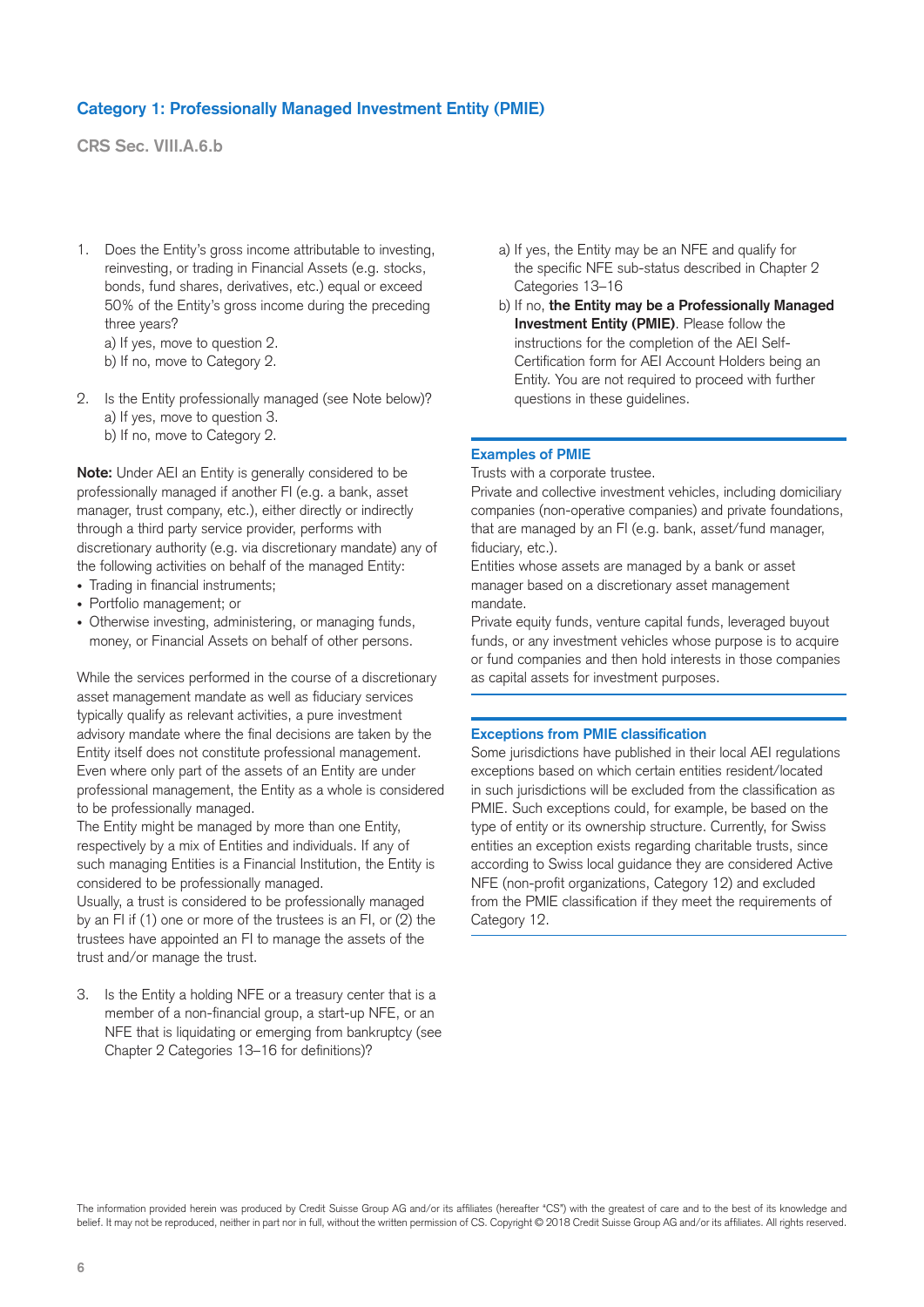### **Instructions for completion of the AEI Self-Certification forms**

Certify the AEI Entity classification by checking the box "(a) Professionally Managed Investment Entity (PMIE)" in Part IV of the form "Self-Certification for AEI Account Holder being an Entity".

Additionally, PMIEs that are resident in a Non-Participating Jurisdiction from the perspective of Switzerland (please see below) are treated as Passive NFEs for CRS purposes. In this case please document each Controlling Person of the Entity with a form "Self-Certification for Controlling Person(s)". If the PMIE is resident in a Participating Jurisdiction, the PMIE is treated as an FI from the perspective of Switzerland, and therefore no Controlling Persons need to be documented.

#### **Participating and Non-Participating Jurisdictions**

From a Swiss perspective, a Participating Jurisdiction is any foreign jurisdiction with which Switzerland has an AEI agreement in place. However, during a transitional period, all other foreign jurisdictions having committed to implement AEI are treated as Participating Jurisdictions according to Swiss regulations on AEI. A list of all Participating Jurisdictions of Switzerland can be found on our online AEI Portal (**[www.credit-suisse.com/AEI](http://www.credit-suisse.com/AEI)**).

#### **Controlling Persons**

The term "Controlling Person" means any natural person who exercises control over an Entity (that is a Passive NFE, or PMIE resident in a Non-Participating Jurisdiction). Given the alignment between AEI and the applicable Swiss AML/ KYC procedures (including the 2016 agreement on the Swiss bank's code of conduct with regard to the exercise of due diligence, CDB16), the scope of Controlling Persons includes all natural persons identified as:

- Beneficial owner of a domiciliary company (non-operative company) (on Form A);
- Controlling Person of an operative legal entity or partnership (on Form K);
- Founder or beneficiary of a foundation or similar construct, or a person having the right to determine or nominate representatives (e.g. members of the foundation board if identified on Form S), if these representatives may dispose over the assets or have the right to change the distribution of the assets or the nomination of beneficiaries (on Form S);
- Settlor or beneficiary of a trust or similar construct, or protector or other person having the right to revoke the trust or appoint the trustee of a trust (on Form T);
- Trustee of a trust or similar construct that is holding the account in the name of the trust (on Form T) if identified on Form T.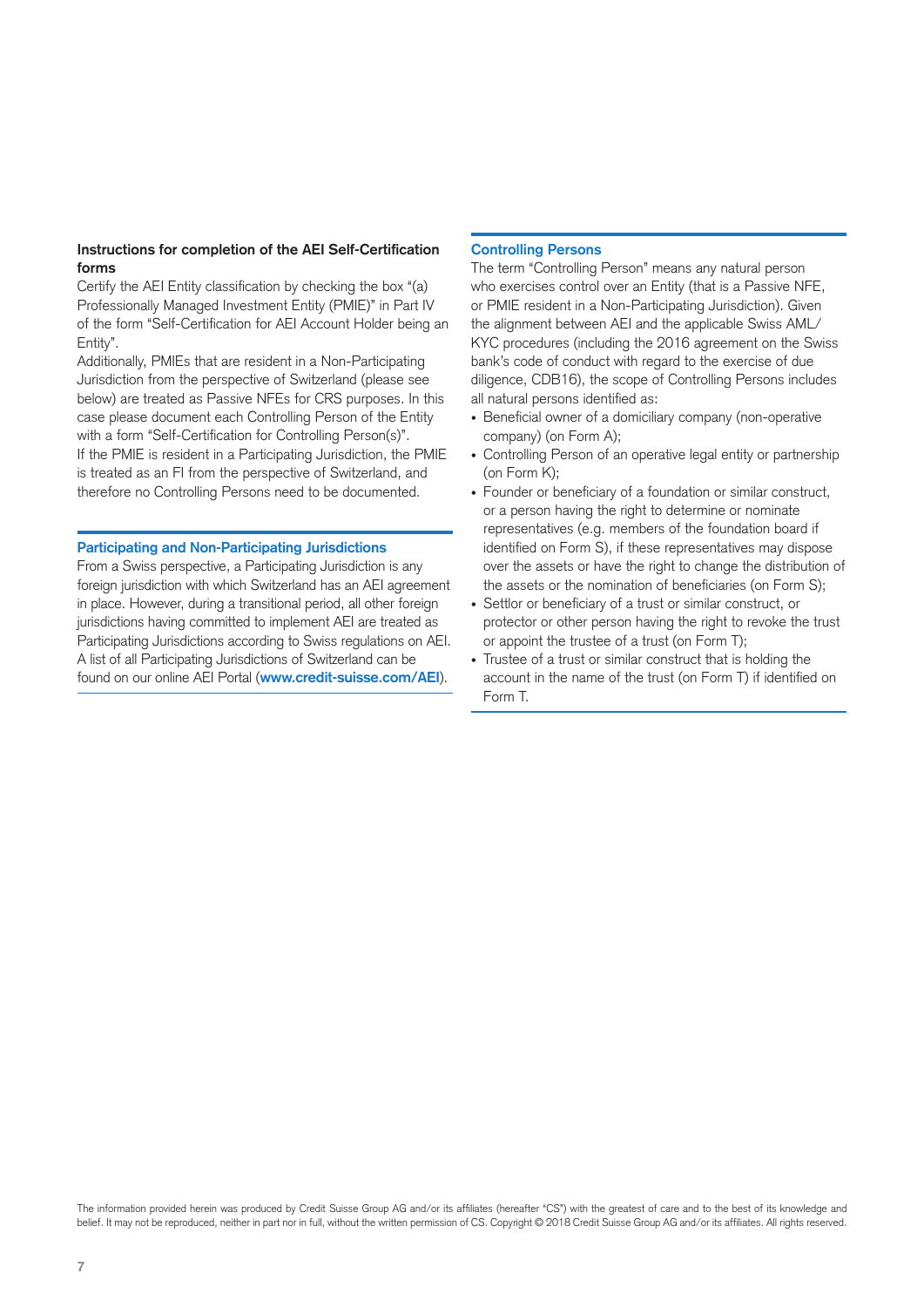# **Category 2: Managing Investment Entity**

**CRS Sec. VIII.A.6.a**

1. Does the Entity conduct, as a business, one or more of the following activities or operations for or on behalf of a customer, such as trading in financial instruments; portfolio management; or otherwise investing, administering, or managing funds, money, or financial assets on behalf of other persons? a) If yes, move to question 2.

b) If no, move to Category 3.

- 2. Does the Entity's gross income attributable to the above activities equal or exceed 50% of the Entity's gross income during the preceding three years? a) If yes, move to question 3. b) If no, move to Category 3.
- 3. Is the Entity a holding NFE or a treasury center that is a member of a non-financial group, a start-up NFE, or an NFE that is liquidating or emerging from bankruptcy (see Chapter 2 Categories 13–16 for definitions)?
	- a) If yes, the Entity may be an NFE and qualify for the specific NFE sub-status described in Chapter 2 Categories 13–16.
	- b) If no, **the Entity may be a Managing Investment Entity**. Please follow the instructions for the completion of the AEI Self-Certification form. You are not required to proceed with further questions in these guidelines.

#### **Examples of Managing Investment Entities**  Corporate trustees Asset/fund managers

#### **Instructions for completion of the AEI Self-Certification form**

Certify the AEI Entity Classification by checking the box "(b) Financial Institution other than a PMIE" in Part IV of the form "Self-Certification for AEI Account Holder being an Entity".

# **Category 3: Custodial Institution**

**CRS Sec. VIII.A.4**

- 1. Does the Entity hold Financial Assets for the account of others? a) If yes, move to question 2.
	- b) If no, move to Category 4.
- 2. Does the Entity's gross income attributable to the holding of Financial Assets and related financial services equal or exceed 20% of the Entity's gross income during the preceding three years?
	- a) If yes, **the Entity may be a Custodial Institution**. Please follow the instructions for the completion of the AEI Self-Certification form. You are not required to proceed with further questions in these guidelines.
	- b) If no, move to Category 4.

### **Examples of Custodial Institutions**

Custodian banks Brokers Central securities depositories

### **Instructions for completion of the AEI Self-Certification form**

Certify the AEI Entity classification by checking the box "(b) Financial Institution other than a PMIE" in Part IV of the form "Self-Certification for AEI Account Holder being an Entity".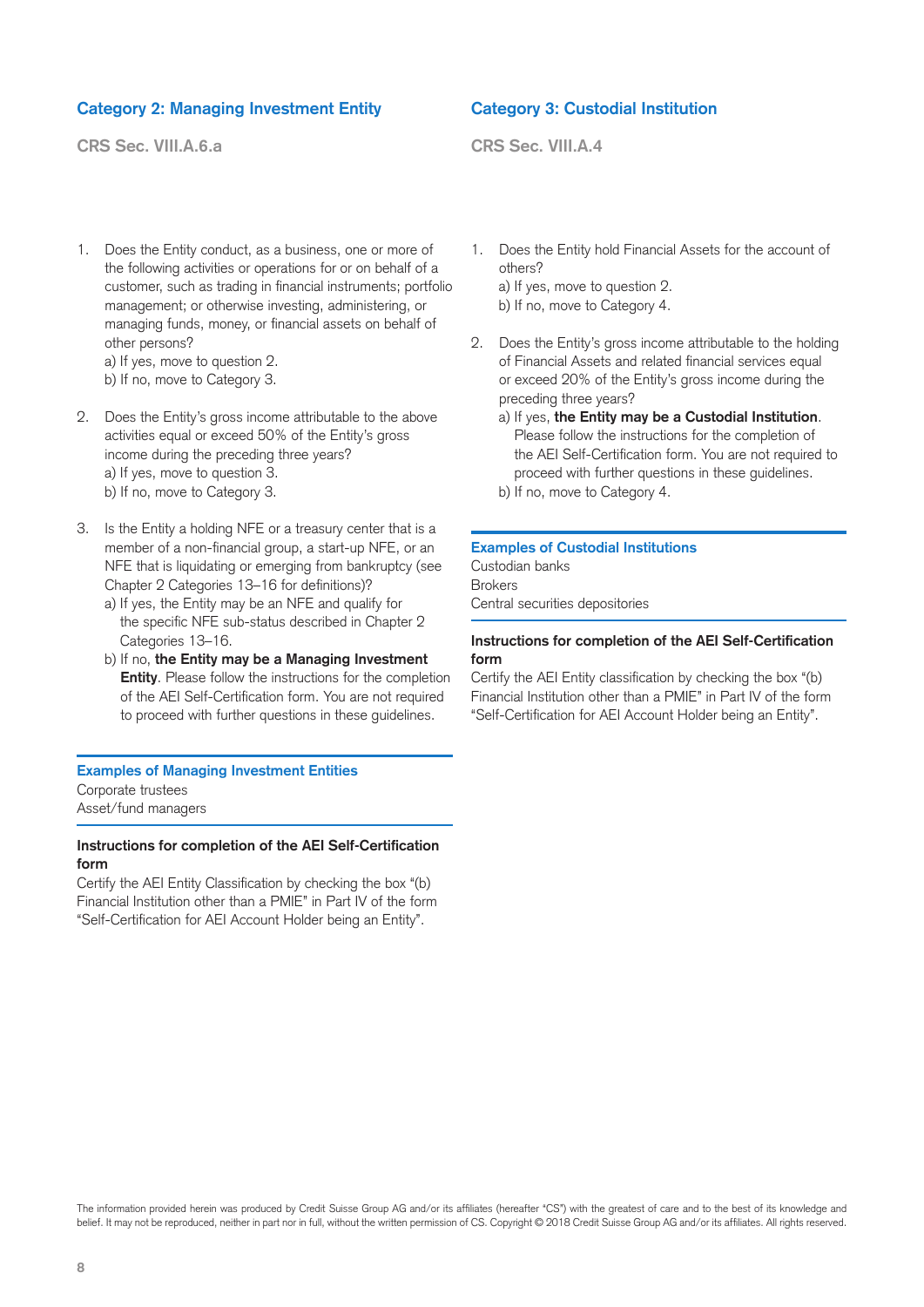# **Category 4: Depository Institution**

**CRS Sec. VIII.A.5**

1. Does the Entity accept deposits in the ordinary course of a banking or similar business?

a) If yes, **the Entity may be a Depository Institution**. Please follow the instructions for the completion of the AEI Self-Certification form. You are not required to proceed with further questions in these guidelines.

b) If no, move to Category 5.

### **Examples of Depository Institutions**

Savings or commercial banks Credit unions

### **Instructions for completion of the AEI Self-Certification form**

Certify the AEI Entity Classification by checking the box "(b) Financial Institution other than a PMIE" in Part IV of the form "Self-Certification for AEI Account Holder being an Entity".

## **Category 5: Specified Insurance Company**

**CRS Sec. VIII.A.8**

- 1. Is the Entity an Insurance Company (or the holding company of an Insurance Company)? a) If yes, move to question 2.
	- b) If no, the Entity may be an NFE. Please continue with Chapter 2, Category 6.
- 2. Does the Entity issue, or is obligated to make payments with respect to, a Cash Value Insurance Contract or an Annuity Contract?
	- a) If yes, **the Entity may be a Specified Insurance Company**. Please follow the instructions for the completion of the AEI Self-Certification form. You are not required to proceed with further questions in these guidelines.
	- b) If no, the Entity may be an NFE. Please continue with Chapter 2, Category 6.

#### **Examples of Specified Insurance Companies** Life insurance companies

#### **Instructions for completion of the AEI Self-Certification form**

Certify the AEI Entity Classification by checking the box "(b) Financial Institution other than a PMIE" in Part IV of the form "Self-Certification for AEI Account Holder being an Entity".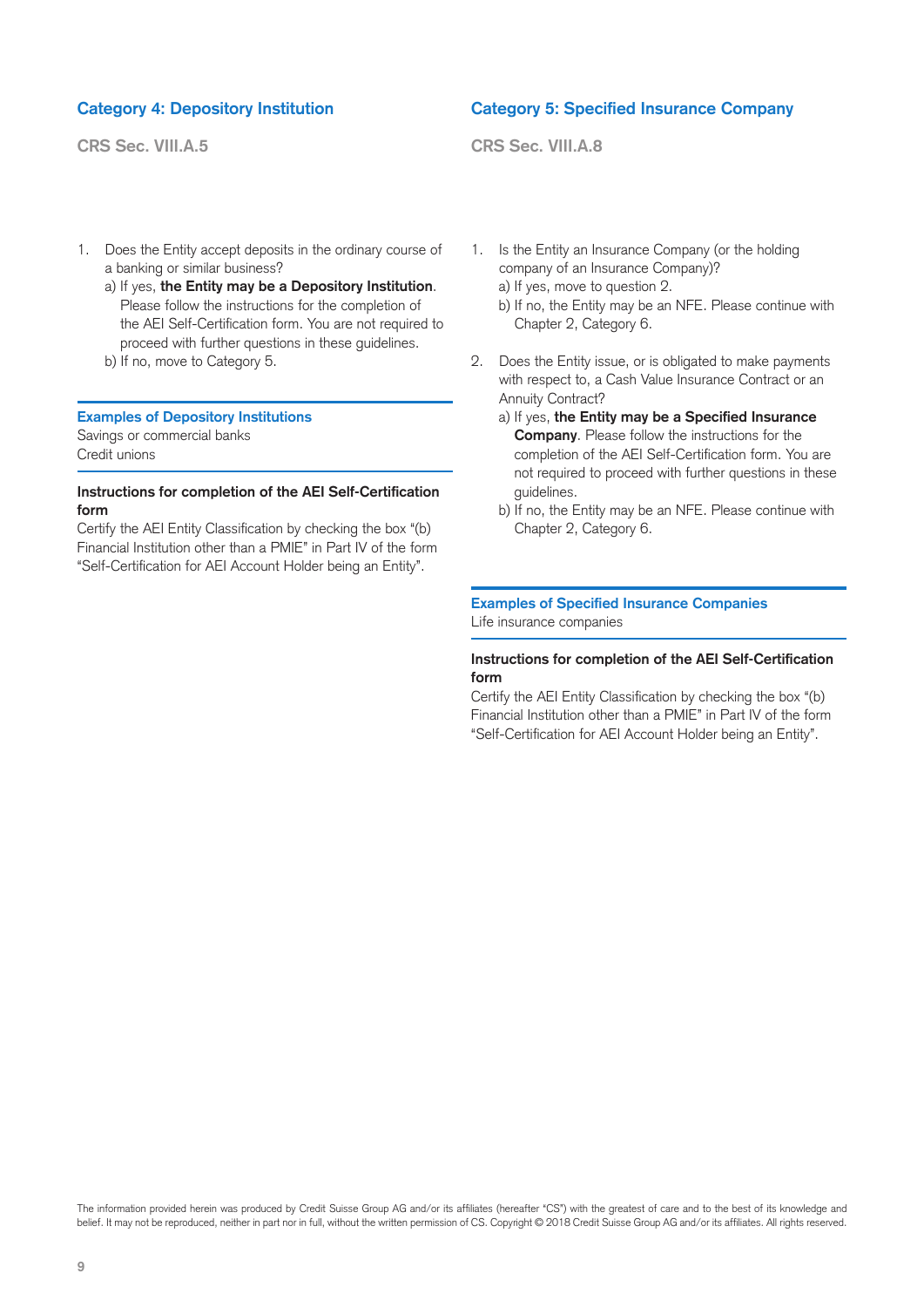# **Chapter 2: Determination of NFE sub-status**

Chapter 2 of this guideline is only relevant for NFEs (see Chapter 1 for the determination whether an Entity is an FI or an NFE for AEI purposes). The purpose of Chapter 2 is to assist you in determining the specific NFE sub-status of the NFE in question.

Generally, when determining an Entity's specific NFE substatus, the Swiss rules have to be applied to determine the Entity's status irrespective of its tax residence. However, an Entity tax resident in another jurisdiction implementing AEI is allowed to determine its specific NFE sub-status under the rules of this jurisdiction.

The below decision tree illustrates the applicable steps when determining the applicable NFE sub-status. Please start with the first question in Category 6 on the next page and follow the relevant references.

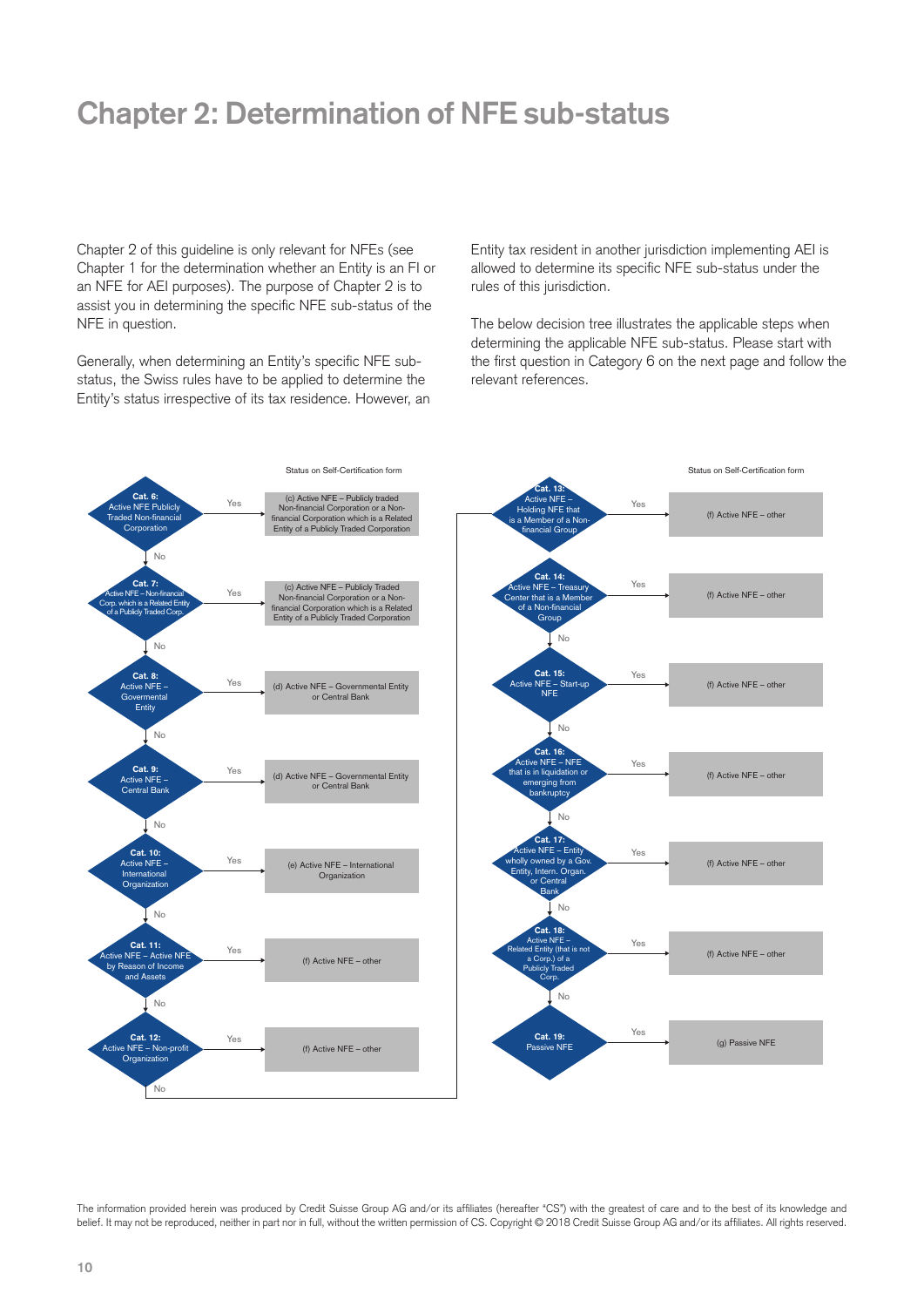# **Category 6: Active NFE – Publicly Traded Non-financial Corporation**

**CRS Sec. VIII.D.2 and VIII.D.9.b**

- 1. Is the NFE a corporation? a) If yes, move to question 2. b) If no, move to Category 8.
- 2. Is the stock of the NFE regularly traded on an established securities market (see Notes below)?
	- a) If yes, the **NFE may qualify as an Active NFE (Publicly Traded Non-financial Corporation)**. Please follow the instructions for the completion of the AEI Self-Certification form. You are not required to proceed with further questions in these guidelines.
	- b) If no, move to Category 7.

**Note:** An "Established Securities Market" means an exchange that is officially recognized and supervised by a governmental authority in which the market is located and that has a meaningful annual value of shares traded on the exchange. An exchange has a meaningful annual value of shares traded on the exchange if it has an annual value of shares traded on the exchange (or a predecessor exchange) exceeding USD 1,000,000,000 during each of the three calendar years immediately preceding the calendar year in which the determination is being made. If an exchange has more than one tier of market level on which stock may be separately listed or traded, each such tier must be treated as a separate exchange. SIX Swiss Exchange and BX Berne eXchange both qualify as established securities markets.

**Note:** Stock is "regularly traded" if there is a meaningful volume of trading with respect to the stock on an on-going basis. With respect to each class of stock of the corporation, there is a meaningful volume of trading on an on-going basis if (i) trades in each such class are effected, other than in de minimis quantities, on one or more established securities markets on at least 60 business days during the prior calendar year; and (ii) the aggregate number of shares in each such class that are traded on such market or markets during the prior year are at least 10% of the average number of shares outstanding in that class during the prior calendar year. A class of stock would generally be treated as meeting the "regularly traded" requirement for a calendar year if the stock is traded during such year on an established securities market and is regularly quoted by dealers making a market in the stock. A dealer makes a market in a stock only if the dealer regularly and actively offers to, and in fact does, purchase the stock from, and sell the stock to, customers who are not related persons with respect to the dealer in the ordinary course of a business.

### **Instructions for completion of the AEI Self-Certification form**

Certify the AEI Entity classification by checking the box "(c) Active NFE – Publicly Traded Non-Financial Corporation or a Non-Financial Corporation which is a Related Entity of a Publicly Traded Corporation" in Part IV of the form "Self-Certification for AEI Account Holder being an Entity".

Additionally, please provide the name of the Established Securities Market on which the NFE is regularly traded.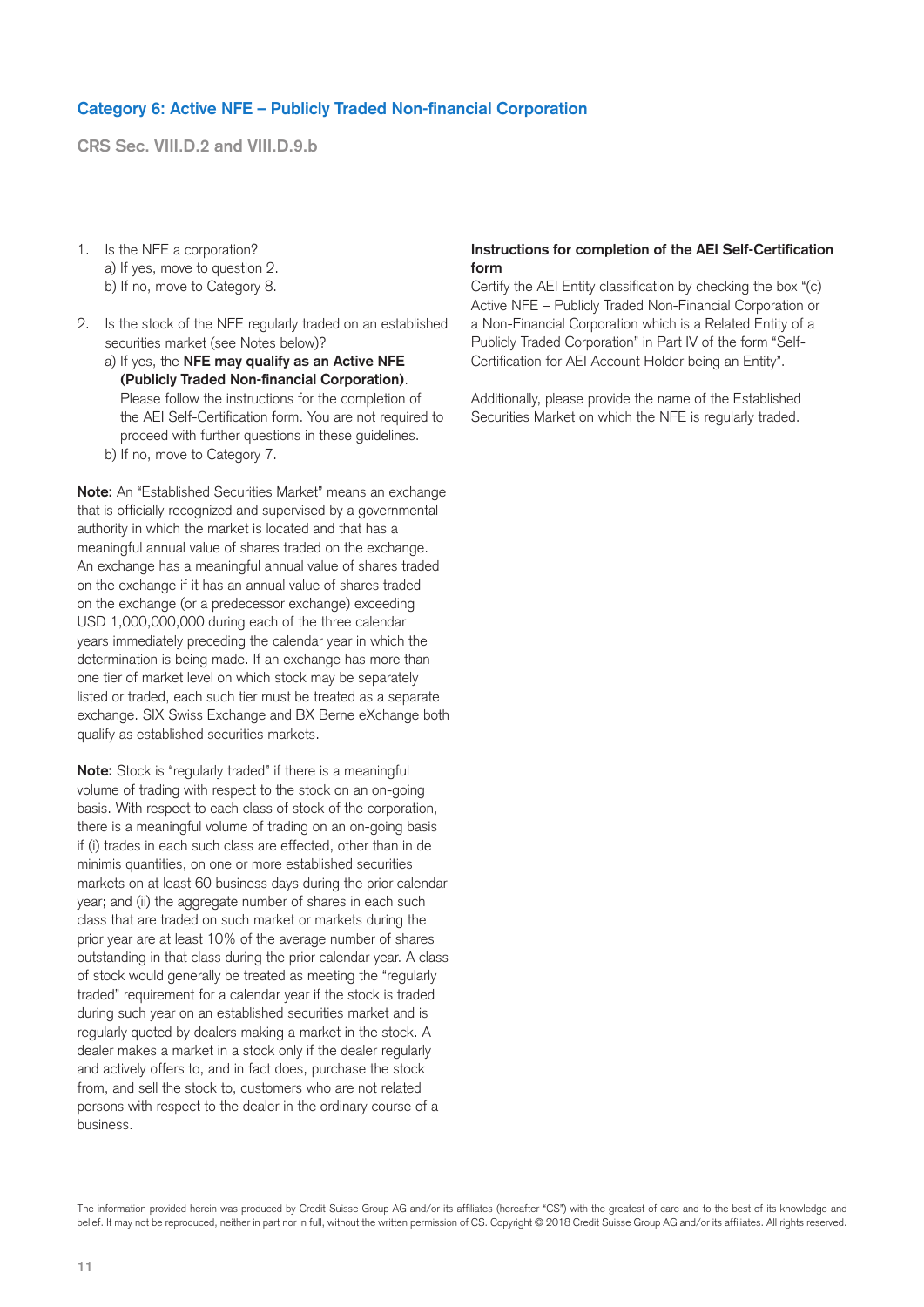# **Category 7: Active NFE – Non-Financial Corporation which is a Related Entity of a Publicly Traded Corporation**

**CRS Sec. VIII.D.2 and VIII.D.9.b**

- 1. Is the NFE a corporation? a) If yes, move to question 2. b) If no, move to Category 8.
- 2. Is the NFE a Related Entity of a publicly traded corporation (see Category 6)?
	- a) If yes, **the NFE may qualify as an Active NFE (Non-Financial Corporation which is a Related Entity of a Publicly Traded Corporation).** Please follow the instructions for the completion of the AEI Self-Certification form. You are not required to proceed with further questions in these guidelines.
	- b) If no, move to Category 8.

**Note:** It is irrelevant whether the publicly traded corporation, which the NFE is related to, is an FI or an NFE.

#### **Instructions for completion of the AEI Self-Certification form**

Certify the AEI Entity classification by checking the box "(c) Active NFE – Publicly traded Non-Financial Corporation or a Non-Financial Corporation which is a Related Entity of a Publicly Traded Corporation" in Part IV of the form "Self-Certification for AEI Account Holder being an Entity".

Additionally, please provide the name of the publicly traded corporation which the NFE is related to and the name of the Established Securities Market on which such Entity is regularly traded.

# **Category 8: Active NFE – Governmental Entity**

**CRS Sec. VIII.D.2 and VIII.D.9.c**

- 1. Is the NFE a government of a jurisdiction, a government of any political subdivision of a jurisdiction (e.g. state, province, country, or municipality), or any wholly owned agency or instrumentality of a jurisdiction or any one or more of the foregoing?
	- a) If yes, **the NFE may qualify as an Active NFE (Governmental Entity)**. Please follow the instructions for the completion of the AEI Self-Certification form. You are not required to proceed with further questions in these guidelines.
	- b) If no, move to Category 9.

**Note:** This category is comprised of the integral parts, controlled entities, and political subdivisions of a jurisdiction.

#### **Examples of Governmental Entities**

Governments, cantons or federal states and communes, and wholly owned instrumentalities and agencies thereof Local authorities Embassies

### **Instructions for completion of the AEI Self-Certification form**

Certify the AEI Entity classification by checking the box "(d) Active NFE – Governmental Entity or Central Bank" in Part IV of the form "Self-Certification for AEI Account Holder being an Entity".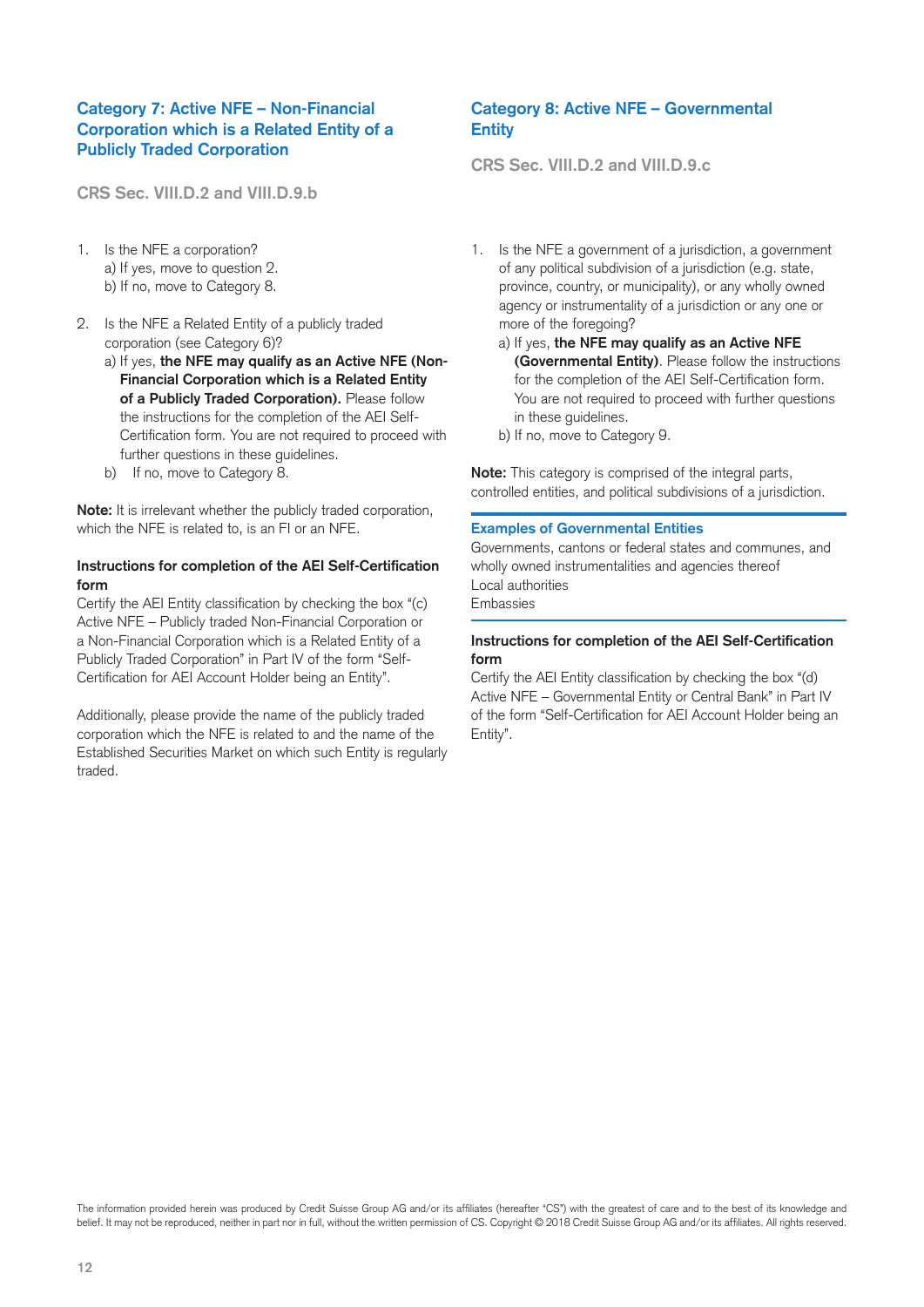# **Category 9: Active NFE – Central Bank**

**CRS Sec. VIII.D.2 and VIII.D.9.c**

- 1. Is the NFE an institution that is by law or government sanction the principal authority, other than the government of the jurisdiction itself, issuing instruments intended to circulate as currency?
	- a) If yes, **the NFE may qualify as an Active NFE (Central Bank)**, but you may double-check that your are not already a Financial Institution (see Chapter 1). Please follow the instructions for the completion of the AEI Self-Certification form. You are not required to proceed with further questions in these guidelines.
	- b) If no, move to Category 10.

#### **Instructions for completion of the AEI Self-Certification form**

Certify the AEI Entity Classification by checking the box "(d) Active NFE – Governmental Entity or Central Bank" in Part IV of the form "Self-Certification for AEI Account Holder being an Entity".

# **Category 10: Active NFE – International Organization**

**CRS Sec. VIII.D.2 and VIII.D.9.c**

- 1. Is the NFE an international organization or any wholly owned agency or instrumentality thereof?
	- a) If yes, **the NFE may qualify as an Active NFE (International Organization)**. Please follow the instructions for the completion of the AEI Self-Certification form. You are not required to proceed with further questions in these guidelines.

b) If no, move to Category 11.

**Note:** This category includes any intergovernmental organization (including a supranational organization):

- That is comprised primarily of governments;
- That has in effect a headquarters or substantially similar agreement with the jurisdiction; and
- The income of which does not inure to the benefit of private persons.

#### **Instructions for completion of the AEI Self-Certification form**

Certify the AEI Entity Classification by checking the box "(e) Active NFE – International Organization" in Part IV of the form "Self-Certification for AEI Account Holder being an Entity".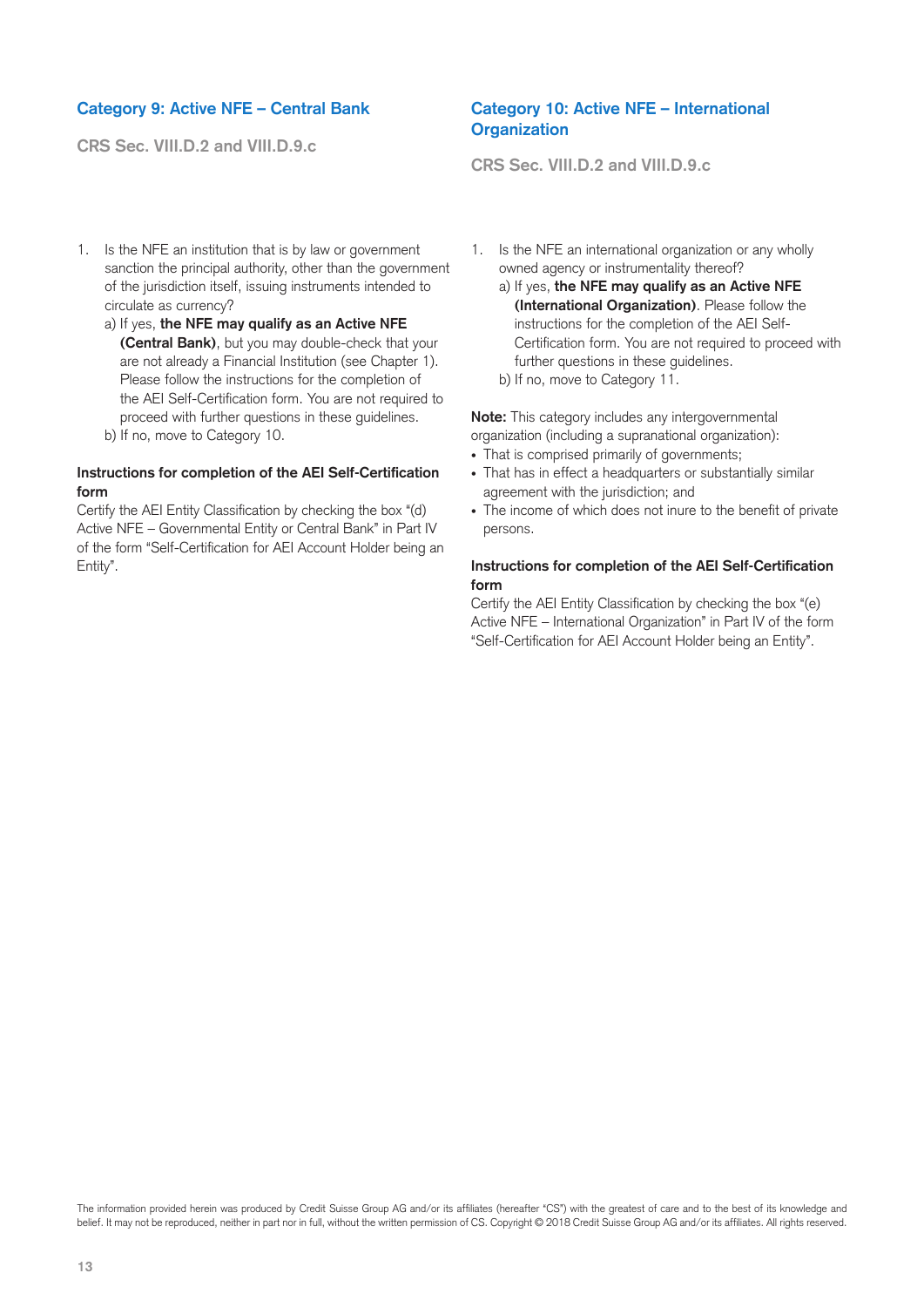# **Category 11: Active NFE – Active NFE by Reason of Income and Assets**

**CRS Sec. VIII.D.9.a**

- 1. Was 50% or more of the NFE's gross income for the preceding calendar year or other reporting period Passive Income? a) If yes, move to Category 12.
	- b) If no, move to question 2.

**Note:** Passive Income generally includes the portion of gross income consisting of:

- Dividends (including income equivalent to dividends, e.g. substitute dividends);
- Interest (including income equivalent to interest);
- Rents and royalties (other than rents and royalties derived from the active conduct of a business, at least in part, by employees of the NFE);
- Annuities;
- The excess of gains over losses from the sale or exchange of Financial Assets that gives rise to the Passive Income described above;
- The excess of gains over losses from transactions (including futures, forwards, options, and similar transactions) in any Financial Assets;
- The excess of foreign currency gains over foreign currency losses;
- Net income from swaps; or
- Amounts received under Cash Value Insurance Contracts

However, the following amounts are excluded from any calculation of Passive Income:

- Any income from interest, dividends, rents, or royalties that is received or accrued from a Related Person to the extent such amount is properly allocable to income of such related person that is not Passive Income.
- In the case of an NFE that regularly acts as a dealer in Financial Assets any item of income or gain from any transaction entered into in the ordinary course of such dealer's trade or business.
- 2. Were 50% or more of the assets held by the NFE during the preceding calendar year or other reporting period assets that produce or are held for the production of Passive Income?
	- a) If yes, move to Category 12.
	- b) If no, **the NFE may qualify as an Active NFE (by reason of income and assets)**.

Please follow the instructions for the completion of the AEI Self-Certification form. You are not required to proceed with further questions in these guidelines.

## **Examples: Business that may qualify as Active NFEs**

Butchers (if companies) Bakers (if companies) Manufacturing Companies Management Consulting Companies Architect Offices (if companies) Farms (if companies)

#### **Example: NFE engaged in an active business**

The daily business of Bakery ABC consists of baking goods (cakes, pies, breads, etc.) and selling these products to customers. Bakery ABC has been very successful over the last five years and has been able to invest its profits into securities. Therefore, in addition to income received from the sale of baked goods, Bakery ABC also earns passive income (i.e., interest and dividends) on its investments. In the prior year, Bakery ABC earned gross income of CHF 2,000,000 from the sale of baked goods and CHF 70,000 of interest and dividends on its investments. On December 31 of the prior year, Bakery ABC had assets of CHF 10,000,000 of which CHF 1,000,000 is invested into securities and the remaining CHF 9,000,000 consists of equipment, inventory and other assets that are used in the daily production of the baked goods. Bakery ABC qualifies as an Active NFE by reason of income and assets because less than 50% (70,000  $/ 2,070,000 = 3.4\%$  of the gross income in the prior year is Passive Income and less than 50% (1,000,000 / 10,000,000 = 10%) of the assets held by Bakery ABC produce or are held for the production of Passive Income.

#### **Instructions for completion of the AEI Self-Certification form**

Certify the AEI Entity classification by checking the box "(f) Active NFE – other" in Part IV of the form "Self-Certification for AEI Account Holder being an Entity".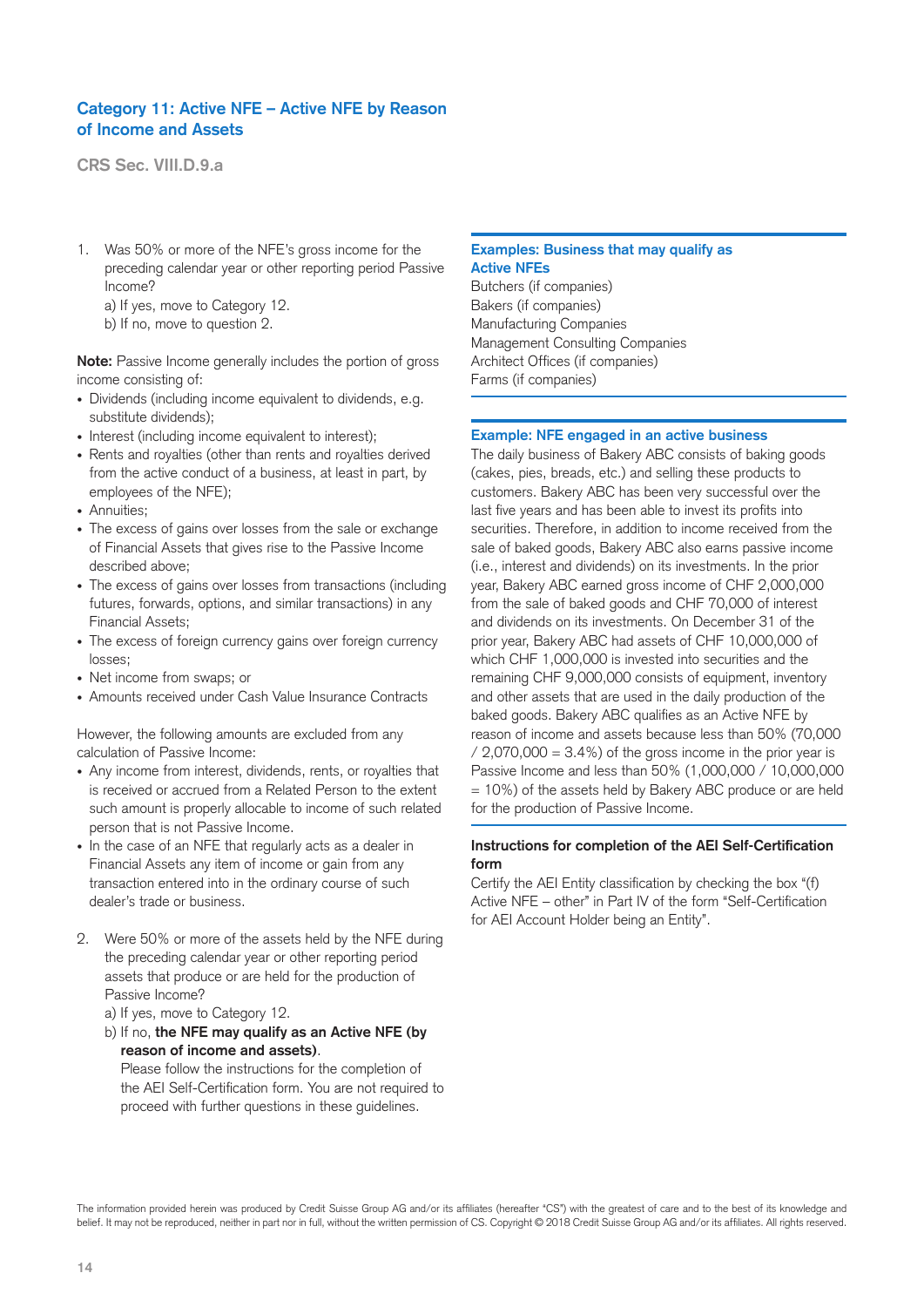# **Category 12: Active NFE – Non-profit Organization**

**CRS Sec. VIII.D.9.h**

- 1. Is the NFE established and operated in its jurisdiction of residence for tax purposes exclusively for religious, charitable, scientific, artistic, cultural, athletic, or educational purposes? a) If yes, move to question 3. b) If no, move to question 2.
- 2. Is the NFE established and operated in its jurisdiction of residence for tax purposes, and is it a professional organization, business league, chamber of commerce, labour organization, agricultural or horticultural organization, civic league or an organization operated exclusively for the promotion of social welfare? a) If yes, move to question 3. b) If no, move to Category 13.
- 3. Is the NFE exempt from income tax in its jurisdiction of residence for tax purposes? a) If yes, move to question 4. b) If no, move to Category 13.
- 4. Has the NFE shareholders or members who have a proprietary or beneficial interest in its income or assets? a) If yes, move to Category 13.
	- b) If no, move to question 5.
- 5. Under the applicable laws of the NFE's jurisdiction of residence for tax purposes or the NFE's formation documents is it permitted that any income or assets of the NFE is distributed to, or applied for the benefit of, a private person or non-charitable entity other than pursuant to the conduct of the NFE's charitable activities, or as payment of reasonable compensation for services rendered, or as payment representing the fair market value of property which the Entity has purchased?

a) If yes, move to Category 13. b) If no, move to question 6.

- 6. Under the applicable laws of the NFE's jurisdiction of residence for tax purposes or the NFE's formation documents is it required that, upon the NFE's liquidation or dissolution, all of its assets are distributed to a Governmental Entity or other non-profit organization, or escheated to the government of the NFE's jurisdiction of residence for tax purposes or any political subdivision thereof?
	- a) If yes, **the NFE may qualify as an Active NFE (Nonprofit Organization)**. Please follow the instructions for the completion of the AEI Self-Certification form. You are not required to proceed with further questions in these guidelines.
	- b) If no, move to Category 13.

### **Instructions for completion of the AEI Self-Certification form**

Certify the AEI Entity classification by checking the box "(f) Active NFE – other" in Part IV of the form "Self-Certification for AEI Account Holder being an Entity".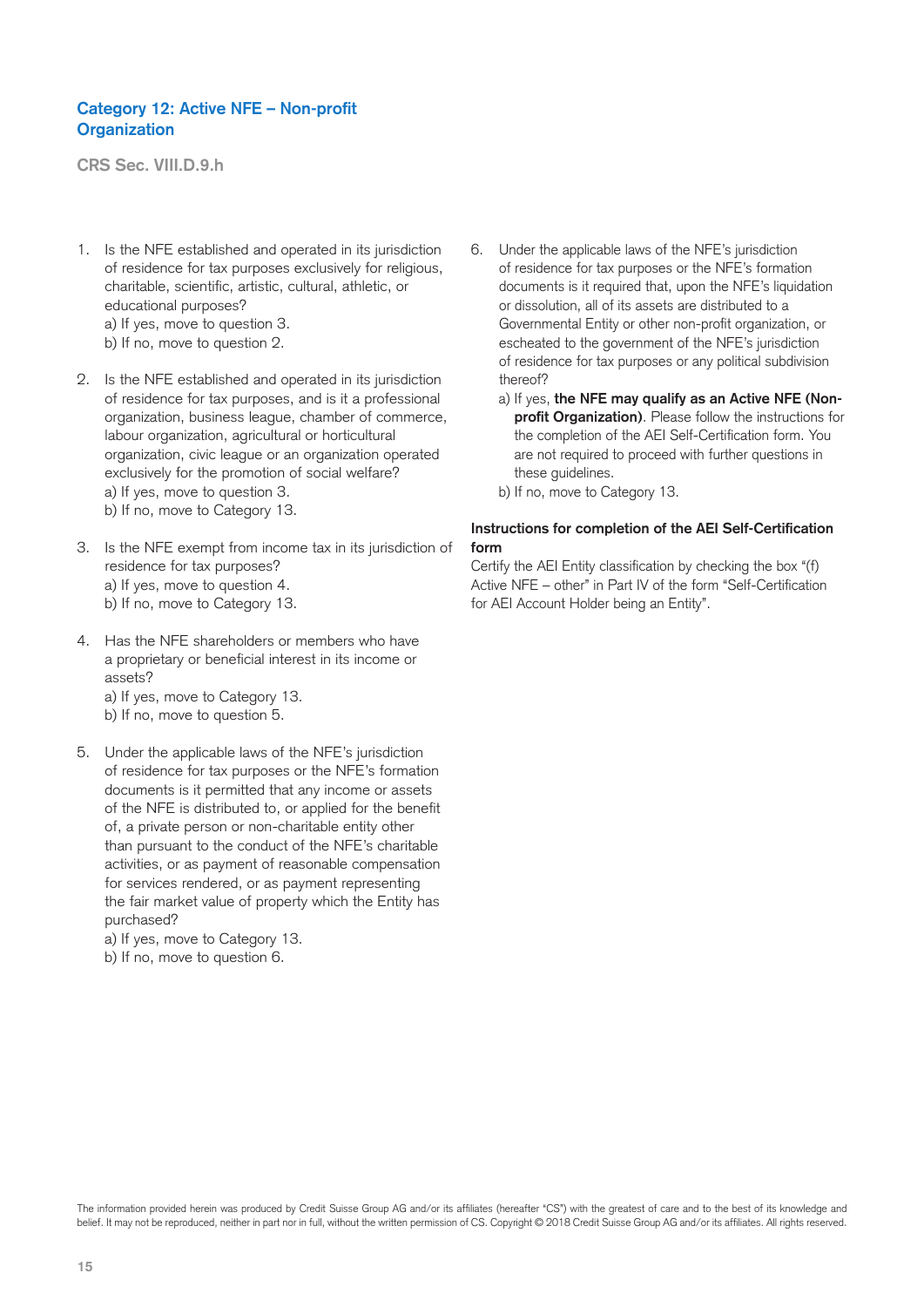# **Category 13: Active NFE – Holding NFE that is a Member of a Non-financial Group**

**CRS Sec. VIII.D.9.d**

- 1. Do substantially all (i.e. 80% or more) of the activities of the Entity consist of holding (in whole or in part) the outstanding stock of, and / or providing financing and services to, one or more subsidiaries (i.e. according to Swiss guidelines ownership of 10% or more of the value of the entity) that engage in trades or businesses other than the business of an FI?
	- a) If yes, move to question 2.
	- b) If no, move to Category 14.

**Note:** According to Swiss AEI guidance "activities" means the gross income or assets of the Entity. Further, even if the Entity's holding and group finance activities constitute less than 80% of its activities but the Entity receives also Active Income (i.e. income that is not Passive Income, see Category 11) otherwise, it nevertheless meets the "substantially all test" provided that the total sum of such activities equals or exceeds 80% of its total activities.

- 2. Does the Entity function or hold itself out as an investment fund, such as a private equity fund, venture capital fund, leveraged buyout fund, or any investment vehicle whose purpose is to acquire or fund companies and then hold interests in those companies as capital assets for investment purposes?
	- a) If yes, you may want to double-check whether the Entity could be an FI (please check Chapter 1). If you are not an FI, move to Category 14.
	- b) If no, **the NFE may qualify as an Active NFE (Holding NFE that is a Member of a Non-Financial Group)**. Please follow the instructions for the completion of the AEI Self-Certification form. You are not required to proceed with further questions in these guidelines.

**Note:** An Entity meeting all the above requirements would still qualify as an Active NFE (type holding NFE), even if it also meets the requirements to be treated as a PMIE (cf. Category 1, question 3) or Managing Investment Entity (cf. Category 2, question 3).

#### **Example: Holding NFE that is a Member of a Nonfinancial Group**

Holding Company XYZ is the parent entity of 5 subsidiary companies that are in the business of manufacturing various parts for automobiles. The sole activity of Holding Company XYZ is to hold the stock of these subsidiary companies. Holding Company XYZ is privately owned and is not traded on an established securities market. Holding Company XYZ was formed as part of the original structure of the business and was not formed in connection with any sort of investment purpose such as private equity, venture capital, etc. Holding Company XYZ qualifies as a Holding NFE that is a member of a non-financial group as the company's primary purpose is to hold the stock of its subsidiaries and these subsidiaries are engaged in a business that is not financial in nature.

#### **Instructions for completion of the AEI Self-Certification form**

Certify the AEI Entity classification by checking the box "(f) Active NFE – other" in Part IV of the form "Self-Certification for AEI Account Holder being an Entity".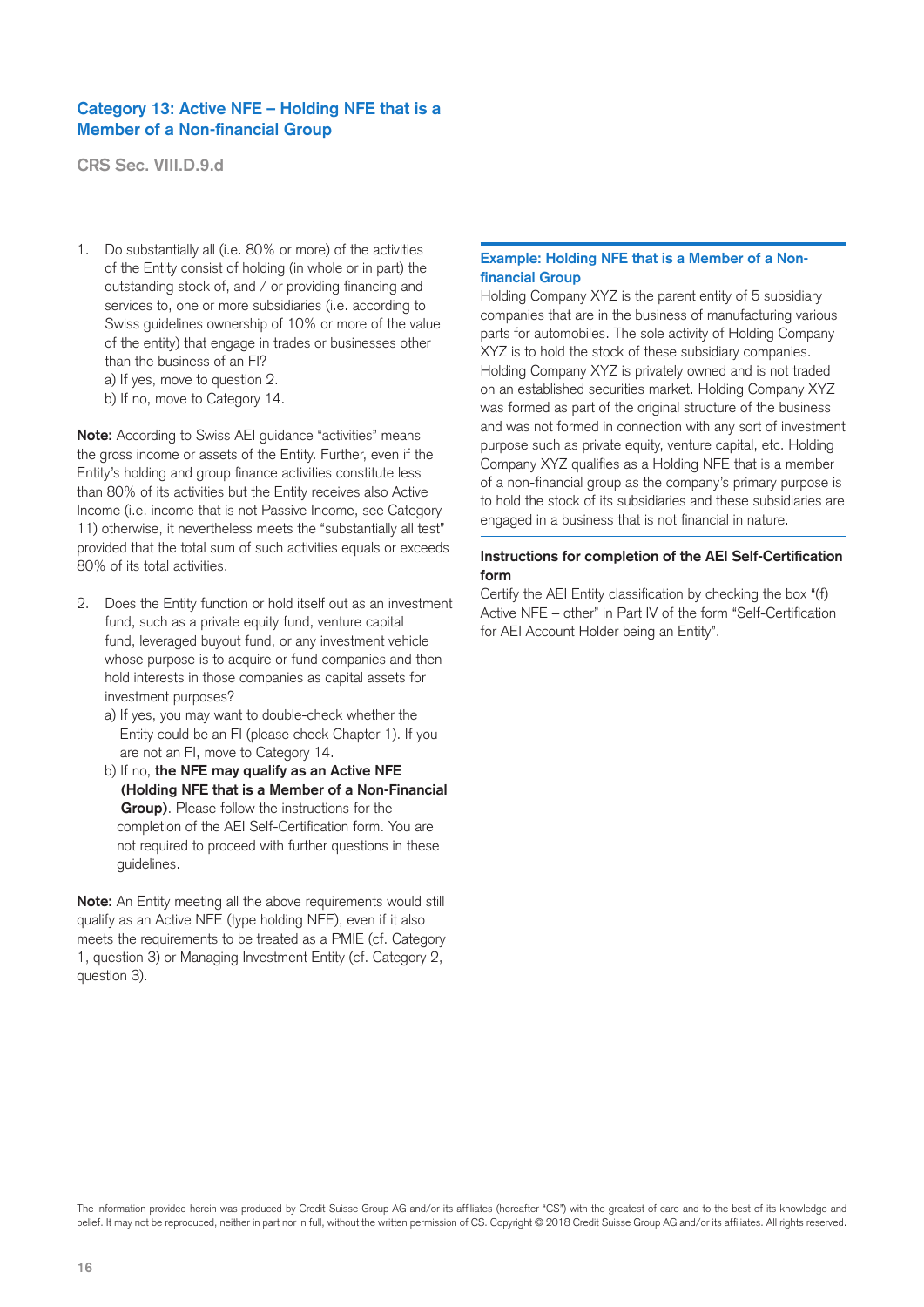# **Category 14: Active NFE – Treasury Center that is a Member of a Non-financial Group**

**CRS Sec. VIII.D.9.g**

- 1. Is the Entity primarily engaged in financing and hedging transactions with, or for, Related Entities that are not FIs? a) If yes, move to question 2. b) If no, move to Category 15.
- 2. Does the Entity provide financing or hedging services to any entity that is not a Related Entity? a) If yes, move to Category 15. b) If no, **move to question 3**.
- 3. Is the Entity part of a group that is primarily engaged in a business other than that of an FI?
	- a) If yes, **the NFE may qualify as an Active NFE (Treasury Center that is a Member of a Nonfinancial Group)**. Please follow the instructions for the completion of the AEI Self-Certification form. You are not required to proceed with further questions in these guidelines.
	- b) If no, move to Category 15.

**Note:** An Entity meeting all the above requirements would still qualify as an Active NFE (type treasury center), even if it also meets the requirements to be treated as a PMIE (cf. Category 1, question 3) or Managing Investment Entity (cf. Category 2, question 3).

#### **Instructions for completion of the AEI Self-Certification form**

Certify the AEI Entity classification by checking the box "(f) Active NFE – other" in Part IV of the form "Self-Certification for AEI Account Holder being an Entity".

# **Category 15: Active NFE – Start-up NFE**

**CRS Sec. VIII.D.9.e**

1. Is the Entity not yet operating a business and has no prior operating history, but is investing capital into assets with the intent to operate a business other than that of an FI? a) If yes, move to question 2. b) If no, move to Category 16.

**Note:** Investing, reinvesting, or trading in Financial Assets is not considered to be a business other than that of an FI.

2. Has it been more than 24 months since the date of the initial organization of the Entity?

a) If yes, move to Category 16.

b) If no, **the NFE may qualify as an Active NFE (Start-up NFE)**. Please follow the instructions for the completion of the AEI Self-Certification form. You are not required to proceed with further questions in these guidelines.

**Note:** If you classify your Entity as an Active NFE (type startup NFE), you will need to tell us if, after more than 24 months since the date of the initial organization of the Entity, the classification of your Entity has changed to a Category other than that of an Active NFE; in this case please provide us with a new AEI Self-Certification. An Entity meeting all the above requirements would still qualify as an Active NFE (type start-up NFE), even if it also meets the requirements to be treated as a PMIE (cf. Category 1, question 3) or Managing Investment Entity (cf. Category 2, question 3).

### **Instructions for completion of the AEI Self-Certification form**

Certify the AEI Entity classification by checking the box "(f) Active NFE – other" in Part IV of the form "Self-Certification for AEI Account Holder being an Entity".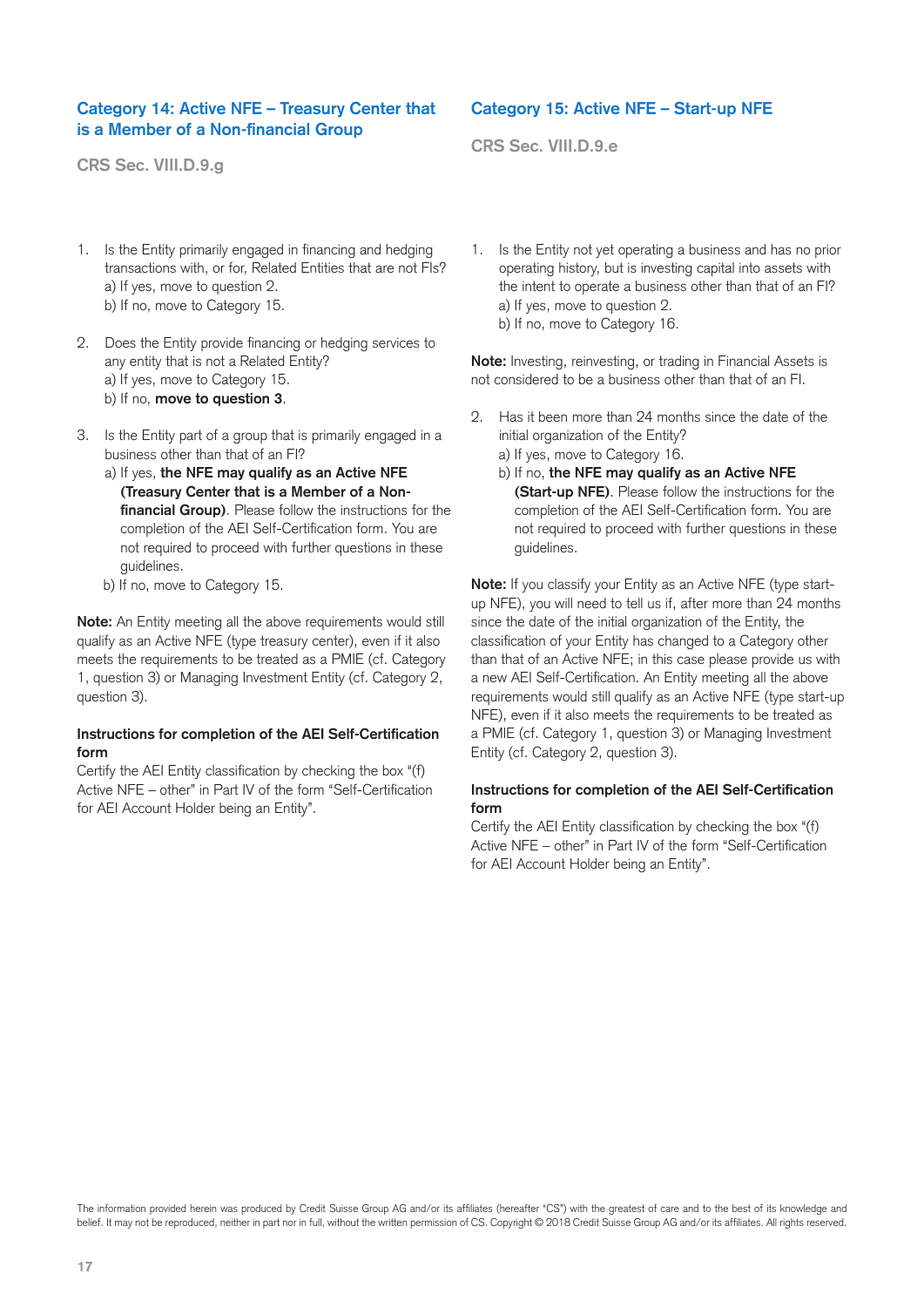# **Category 16: Active NFE – NFE that is in Liquidation or Emerging from Bankruptcy**

**CRS Sec. VIII.D.9.f**

- 1. Is the Entity in the process of liquidating its assets or reorganizing with the intent to continue or recommence operations in a business other than that of an FI? a) If yes, move to question 2. b) If no, move to Category 17.
- 2. Was the Entity an FI at any time in the past five years? a) If yes, move to Category 17.
	- b) If no, **the NFE may qualify as an Active NFE (NFE that is in Liquidation or Emerging from Bankruptcy)**. Please follow the instructions for the completion of the AEI Self-Certification form. You are not required to proceed with further questions in these guidelines.

**Note:** According to Swiss AEI guidance, in addition to the requirements mentioned above an NFE can only be an Active NFE (NFE that is in Liquidation) if the Entity had already been an Active NFE before liquidation, i.e. it had not previously been a Passive NFE. An Entity meeting all the above requirements would still qualify as an Active NFE (type NFE in liquidation or emerging from bankruptcy), even if it also meets the requirements to be treated as a PMIE (cf. Category 1, question 3) or Managing Investment Entity (cf. Category 2, question 3).

### **Instructions for completion of the AEI Self-Certification form**

Certify the AEI Entity Classification by checking the box "(f) Active NFE – other" in Part IV of the form "Self-Certification for AEI Account Holder being an Entity".

# **Category 17: Active NFE – Entity wholly owned by a Governmental Entity, International Organization, or Central Bank**

**CRS Sec. VIII.D.9.c**

- 1. Is the Entity wholly owned by a Governmental Entity, International Organization, or Central Bank (see Categories 8 to 10)?
	- a) If yes, t**he NFE may qualify as an Active NFE (Entity wholly owned by a Governmental Entity, International Organization, or Central Bank).** Please follow the instructions for the completion of the AEI Self-Certification form. You are not required to proceed with further questions in these guidelines.
	- b) If no, move to Category 18.

## **Instructions for completion of the AEI Self-Certification form**

Certify the AEI Entity Classification by checking the box "(f) Active NFE – other" in Part IV of the form "Self-Certification for AEI Account Holder being an Entity".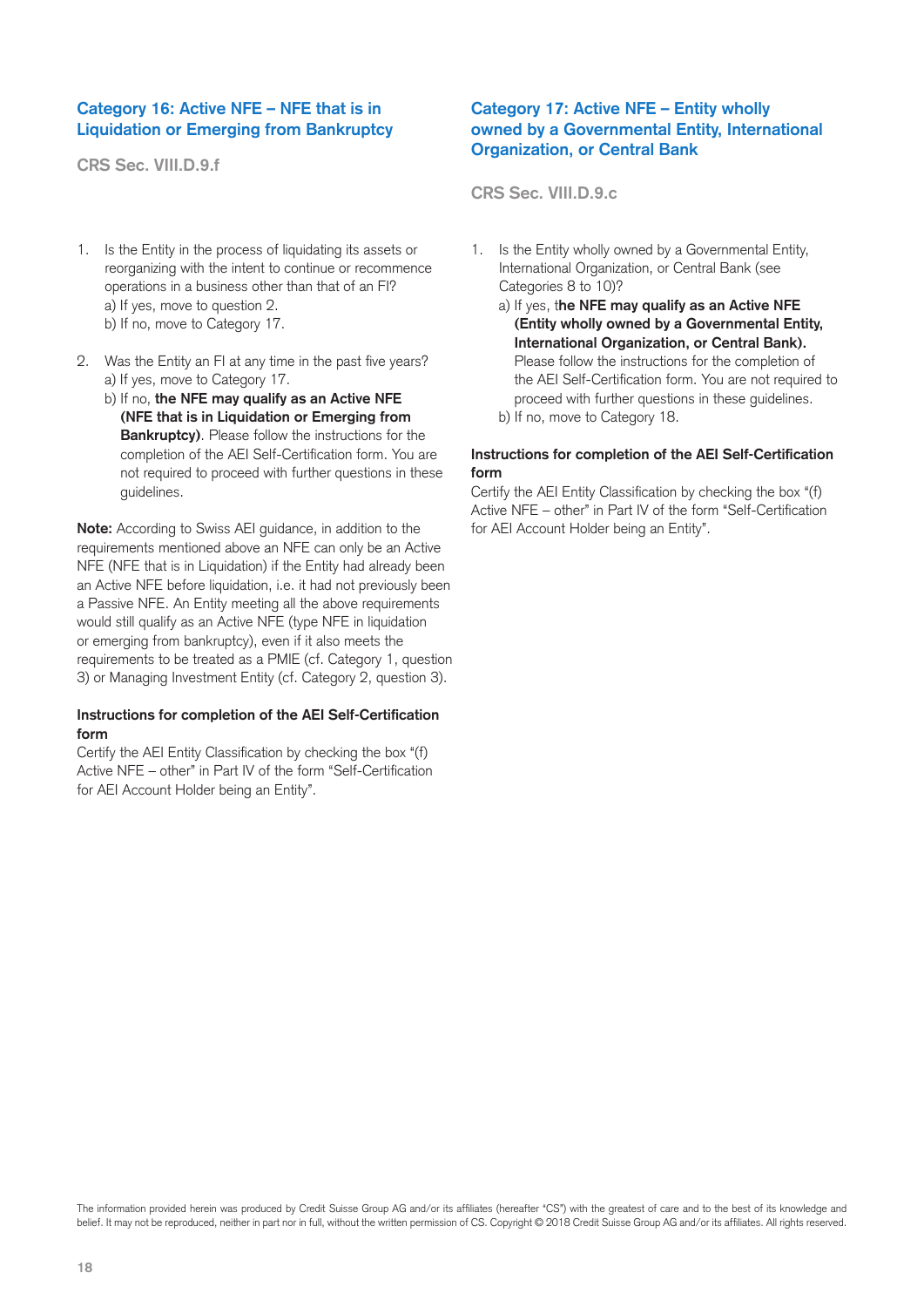# **Category 18: Active NFE – Related Entity (that is not a Corporation) of a Publicly Traded Corporation**

**CRS Sec. VIII.D.9.b**

- 1. Is the NFE a Related Entity of a publicly traded corporation?
	- a) If yes, **the NFE may qualify as an Active NFE (Related Entity (that is not a Corporation) of a Publicly Traded Corporation).** Please follow the instructions for the completion of the AEI Self-Certification form. You are not required to proceed with further questions in these guidelines.
	- b) If no, move to Category 19.

**Note:** If the NFE is a corporation, it may fall under Category 7. In contrast, Category 18 applies to an NFE which is not a corporation (e.g. a partnership). It is irrelevant whether the publicly traded corporation, which the NFE is related to, is an FI or an NFE. Regarding the definitions of "regularly traded" and "established securities market" see Notes under Category 6.

### **Example: Active NFE - Related Entity (that is not a Corporation) of a Publicly Traded Corporation**

Partnership (NFE) that is a subsidiary of a publicly listed corporation

#### **Instructions for completion of the AEI Self-Certification form**

Certify the AEI Entity classification by checking the box "(f) Active NFE – other" in Part IV of the form "Self-Certification for AEI Account Holder being an Entity".

# **Category 19: Passive NFE**

**CRS Sec. VIII.D.8**

Based upon your responses above, the NFE may qualify as a Passive NFE. A Passive NFE is an NFE that is not an Active NFE (see Categories 6 to 18).

#### **Examples of Passive NFE**

Trusts with a trustee that is an individual who manages the trust's assets

Underlying companies of a trust where the assets of the underlying companies are managed by individuals Private investment vehicles, including domiciliary companies (non-operative companies) and private foundations, that are managed by an individual, i.e. not by a bank or asset/fund manager, fiduciary, etc. that is an entity Real estate funds that only hold non-debt, direct interests in real property, and that do not engage in active business

**Note:** An Entity that used to qualify as a Passive NFE and that previously had not in place a discretionary asset management mandate with an FI, e.g. an asset management mandate with a bank or a contract with an External Asset Manager (EAM), may qualify as PMIE upon conclusion of such discretionary asset management mandate or contract (cf. Category 1).

#### **Controlling Persons**

The term "Controlling Person" means any natural person who exercises control over an Entity (that is a Passive NFE, or PMIE resident in a Non-Participating Jurisdiction). Given the alignment between AEI and the applicable Swiss AML/KYC procedures (including the agreement on the Swiss bank's code of conduct with regard to the exercise of due diligence, CDB), the scope of Controlling Persons includes all natural persons identified as:

- Beneficial owner for domiciliary companies (non-operative companies) (on Form A);
- Controlling Person of an operating legal entity or partnership (on Form K);
- Founder or beneficiary of a foundation or similar construct, or person having the right to determine or nominate representatives (e.g. members of the foundation board if identified on Form S), if these representatives may dispose over the assets or have the right to change the distribution of the assets or the nomination of beneficiaries (on Form S);
- Settlor or beneficiary of a trust or similar construct, or protector or other person having the right to revoke the trust or appoint the trustee of a trust (on Form T);
- Trustee of a trust or similar construct that is holding the account in the name of the trust (on Form T) if identified on Form T.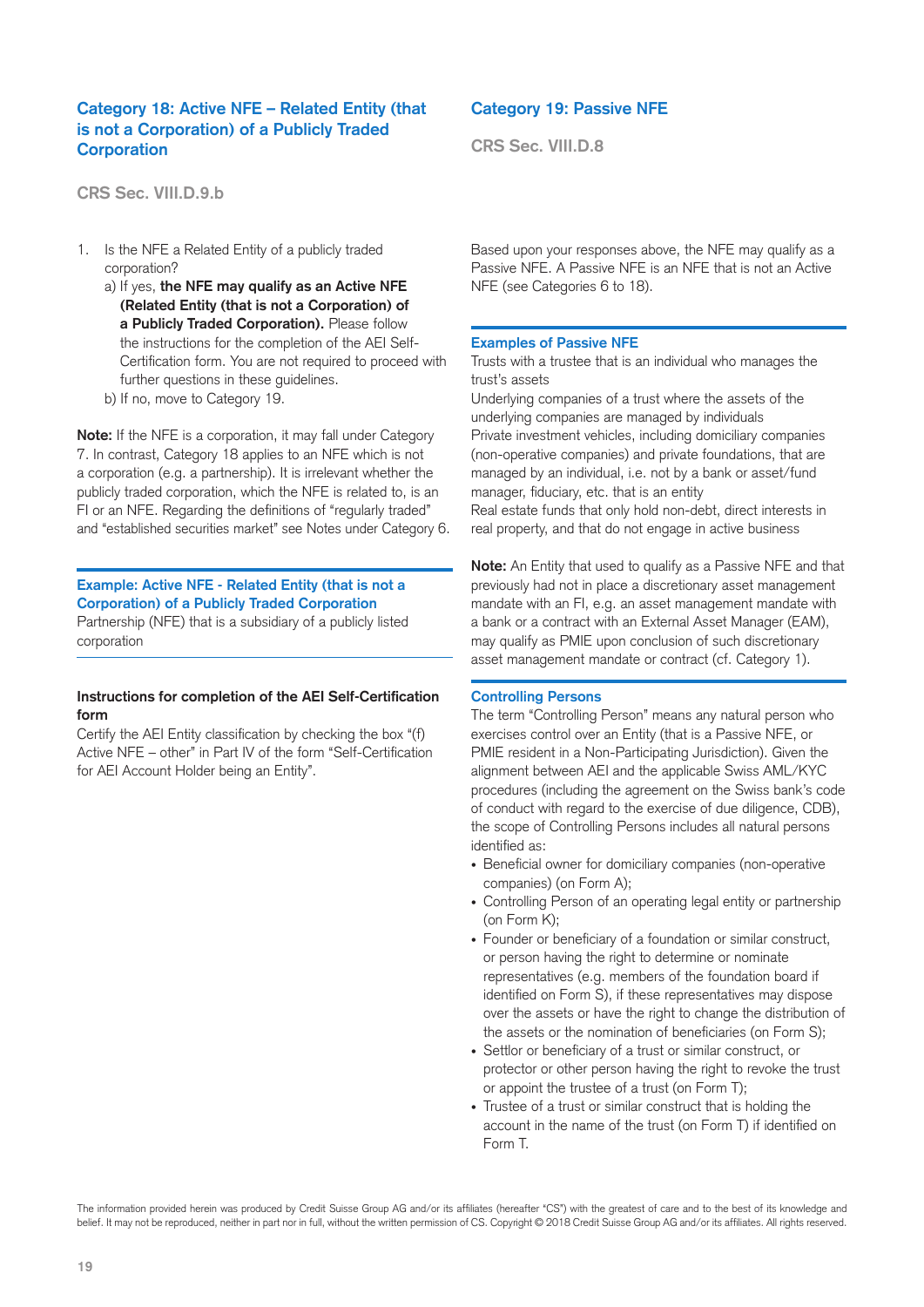#### **Instructions for completion of the AEI Self-Certification form**

Certify the AEI Entity classification by checking the box "(g) Passive NFE" in Part IV of the form "Self-Certification for AEI Account Holder being an Entity".

Additionally, please document each Controlling Person with a form "Self-Certification for Controlling Persons".

If you do not feel this or any of the previous categories provide an appropriate description of your business, we recommend that you further clarify this within your entity and/ or consult your professional tax advisor.